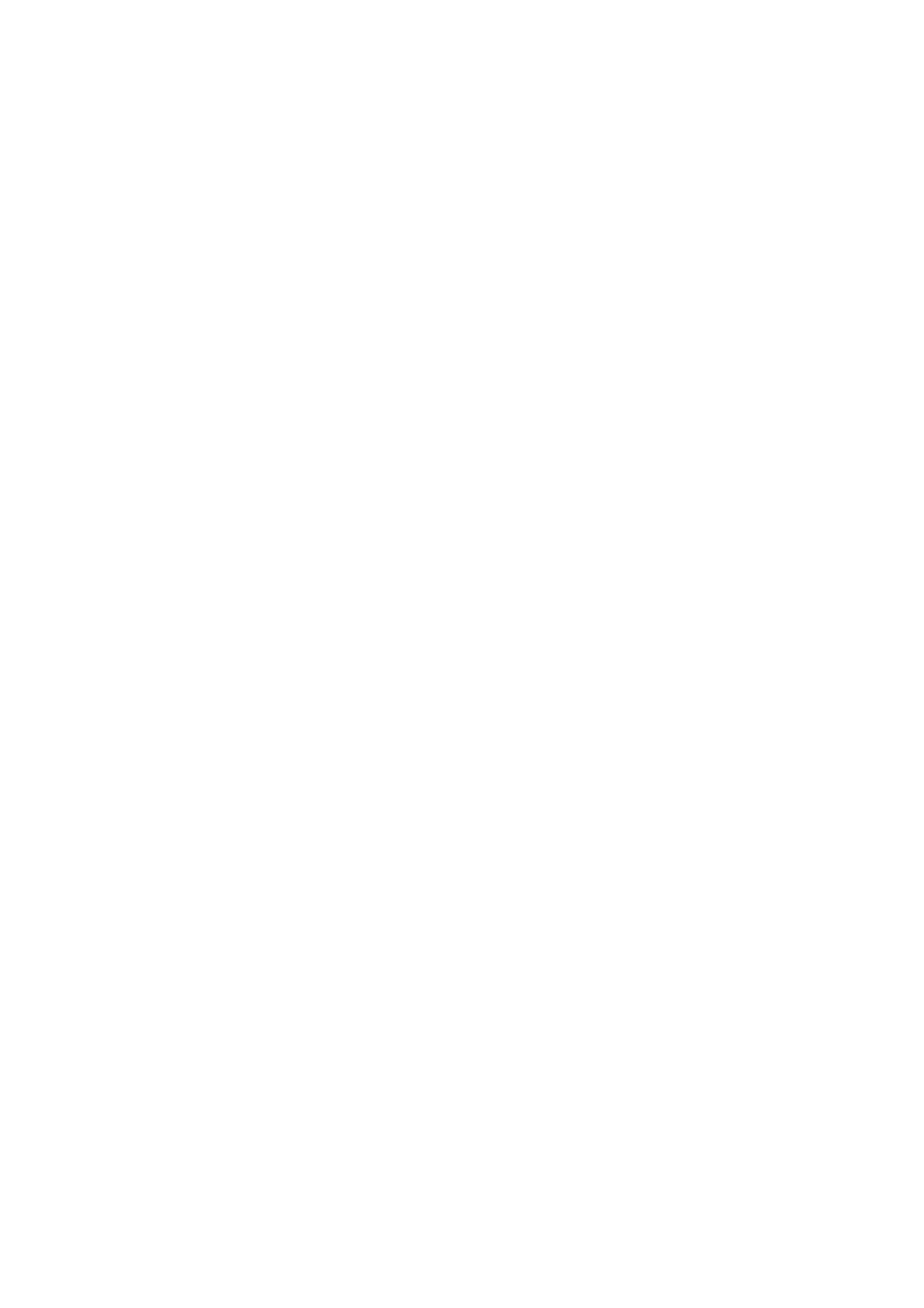- 2.9 Finally, the CS meets the fifth requirement by having appropriate regard to the sustainable community strategies for the area adopted by the County and Borough Councils.
- 2.10 I therefore find that the legal requirements have all been met.

## 3 Is the CS sound in terms of its justification, effectiveness, and consistency with National Policy?

- 3.1 I examine the soundness of the CS against the above matters by considering 14 issues identified and dealt with beneath.
- 3.2 Before turning to those issues, I record that the Council (TWBC) issued a list of 'minor' post-publication/pre-submission changes in response to certain representations made under Regulation 28. I agreed that all but one of these were 'minor' (ie, not related to soundness) and have treated them as if they were embedded in the CS at submission. The only exception was a proposed insertion at paragraph 4.21 of the CS, expressing TWBC's view of the conclusions of its IDP, dated August 2009. This change was advertised and I have taken the subsequent representations into account in considering Issue 3 in this report.

#### **Issue 1**  objectives/sustainable development objectives which are sound? Is the CS founded on a spatial vision and strategic

- 3.3 The spatial vision set out at paragraphs [3.4-3.12](https://3.4-3.12) is appropriately locally-distinctive and proved largely uncontroversial.
- 3.4 Alternative spatial options (greater concentration at RTW/Southborough; more widespread dispersal; or a 'new expanded town') were considered at issues and options stage. However, I accept that the chosen option (most development at RTW/Southborough with modest development at the small rural towns) is the most appropriate and deliverable, having regard to:– (i) the SEP's designation of the RTW-Tonbridge joint regional hub, (ii) the needs and opportunities presented by the main settlements, their individual sustainability credentials, and their locations in relation to the major constraints such as the High Weald Area of Outstanding Natural Beauty (AONB), the Green Belt, and functional floodplains, and (iii) the distribution among the towns of development opportunities on previously developed urban land (PDL).
- 3.5 The CS also establishes a set of 7 strategic objectives and 5 objectives for sustainable development. However, it is somewhat unclear whether (a) the two sets of objectives in boxes 1 and 2 are of equal priority in relation to each other, or (b) the individual objectives within the two boxes are themselves in any priority order. Since the Council has clarified that no priorities are implied, a note needs to be introduced beneath box 2 to make the CS effective in communicating that point.
- 3.6 As for the 12 objectives themselves, most are somewhat general in nature and have little local focus. In particular, the very high level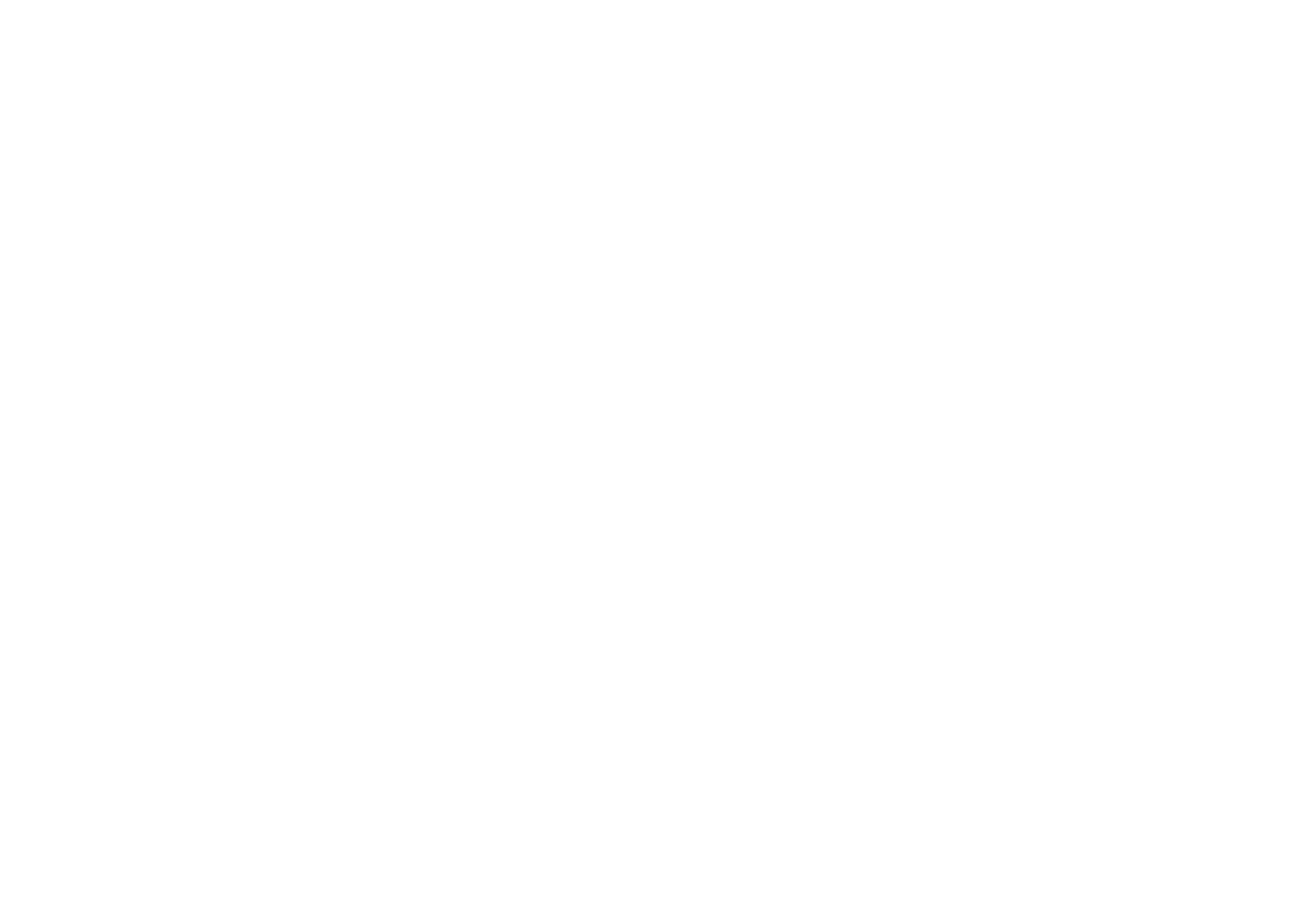# APPENDIX 3 – MERGED/EDITED VERSION OF CP14 and CP15

Core Policy 14

Development in the Villages and Rural Areas

# At the villages: Development in the Villages and Rural Areas:

- 1. Approximately 6% of the Borough's total housing requirement 360 net additional dwellings will be delivered in the villages and rural areas on sites to be allocated and released in accordance with Core Policy 1: Delivery of Development. Sites capable of accommodating 10 or more dwellings will be required to provide affordable housing in accordance with Core Policy 6(5).
- 2. New development will generally be restricted to sites within the Limits to Built Development (LBD) of the villages in accordance with Core Policy 1: Delivery of Development. Development will be appropriate to the scale and character of the settlement
- 3. Approximately 3% of the Borough's total housing requirement will be delivered in the villages on sites to be allocated and released in accordance with Core Policy 1: Delivery of Development
- 4. 3. Outside the LBD of the villages, affordable housing to meet an identified local need in perpetuity may be allowed in accordance with Core Policy 1(2) <del>and 1(4) and Core Policy 6(6). All other</del> housing sites, other than those provided under Core Policy 14(3), will be required to provide affordable housing in accordance with Core Policy 6(5) if they are capable of accommodating 10 or more dwellings.
- 5. 4. Village centres will be enhanced to provide a focus for communities. The loss of local services will be resisted and the development of facilities, including community facilities, to meet local needs will be encouraged. The rural economy will be strengthened and its long-term sustainability safeguarded by providing opportunities for commercial activities that utilise rural buildings and resources appropriately, including rural buildings that are no longer required or suitable for agricultural use. Employment uses related to the land will be encouraged, including appropriate forms of tourism, agriculture, forestry and equestrian activity
- 6. 5. Designated buildings and areas of historic or environmental importance will be conserved and enhanced to ensure the special character of the villages is maintained
- 7. Non-motorised modes of transport within and between the villages and higher order settlements will be encouraged by ensuring that the existing network of public footpaths and bridleways is protected, maintained and improved
- 1. 6. The natural environment countryside will be protected for its own sake and a policy of restraint will operate in order to maintain the landscape character and quality of the countryside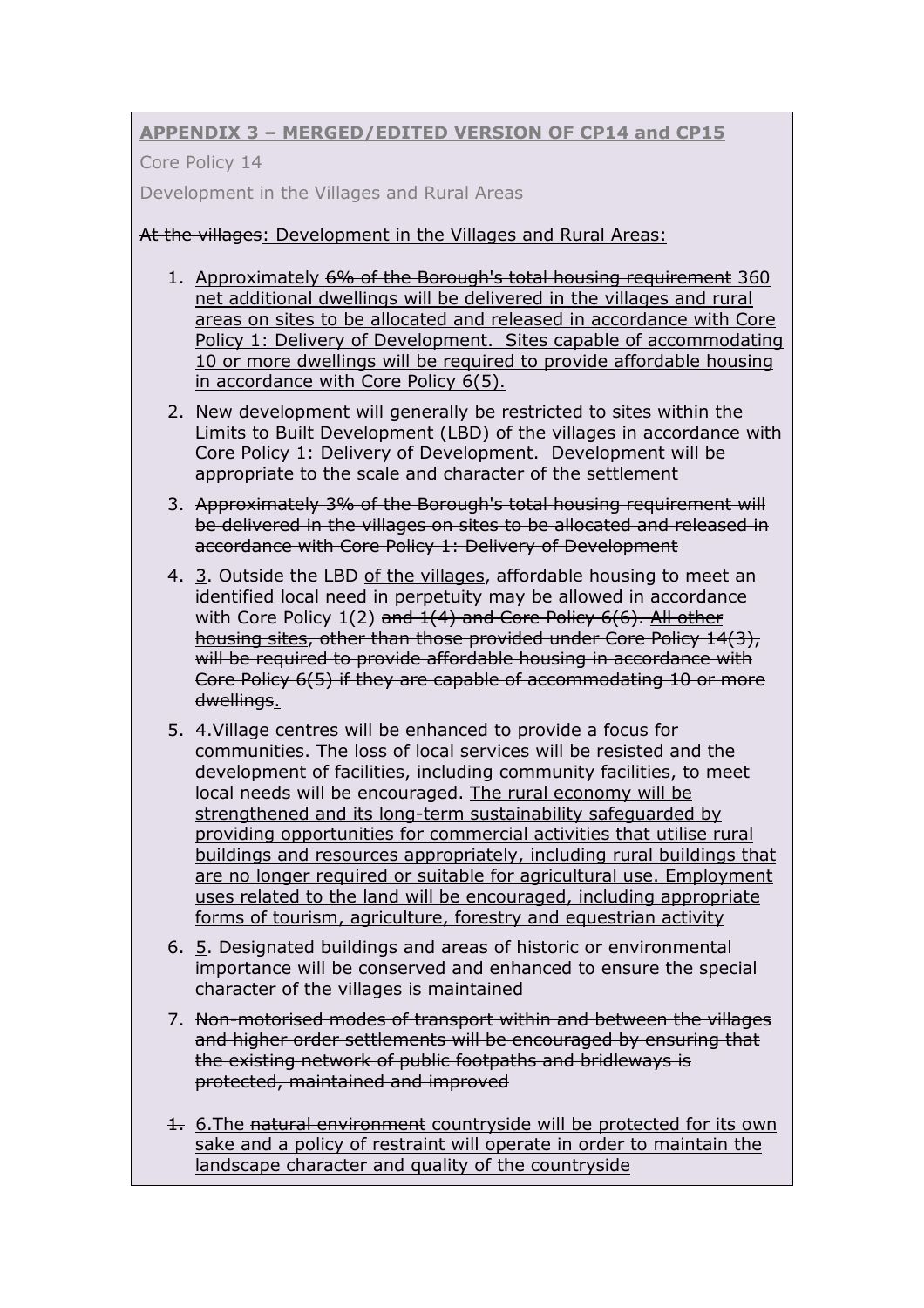- 2. 7.The interrelationship between the natural and built features of the landscape will be preserved, enhanced and, where necessary, restored, this being the principal determinant of the character of the rural areas. Development will maintain the local distinctiveness of particular localities
- 3. 8.Non-motorised modes of transport between the rural settlements and within the rural areas will be encouraged by ensuring that the existing network of public footpaths and bridleways are protected, maintained and improved. Opportunities for new green routeways within, and between, settlements, and between settlements and areas of recreation, will be identified and planned for to encourage non-vehicular non-motorised modes of transport and to enhance biodiversity
- 4. The hierarchy of settlements consisting of small rural towns, villages and settlements in the countryside will be maintained and the Borough Council will work with its partners to improve access between them
- 5.2754 towns, villages and hamlets. There are 17 villages within the Borough, as listed in Box 4: Settlement Hierarchy (Chapter 4)<del>. Each</del> <del>of these settlements has</del>, each with a defined LBD<u>, together with a</u> number of smaller hamlets. The diverse nature of the rural areas is highlighted by the different settlement types it accommodates and their various functions, all being located within a predominantly high quality rural landscape. Future development should aim to strengthen the interrelationship of the rural settlements, both within and outside the Borough boundaries. The rural areas are characterised by a thriving network of
- 5.2765 Many of the issues that affect the rural areas of the Borough are covered elsewhere in the Core Strategy, but there are some particular issues that need specific reference.

# The Villages

5.2776 economy while maintaining and enhancing their distinctive character and environment and also that of the surrounding countryside. All the villages have some general facilities that serve local residents, such as a primary school, shop, public house, doctors surgery and church, together with basic recreational facilities; for example, a village or community hall, recreation ground and children's play area. Most of the villages are located within the Green Belt and/or the Area of Outstanding Natural Beauty <del>or the currently designated Special Landscape Area</del>. These rural settlements often lack a variety of local employment sources and suffer from poor public transport provision that at best can be sporadic and costly, leading to social and economic isolation among The strategy for the villages is to promote a sustainable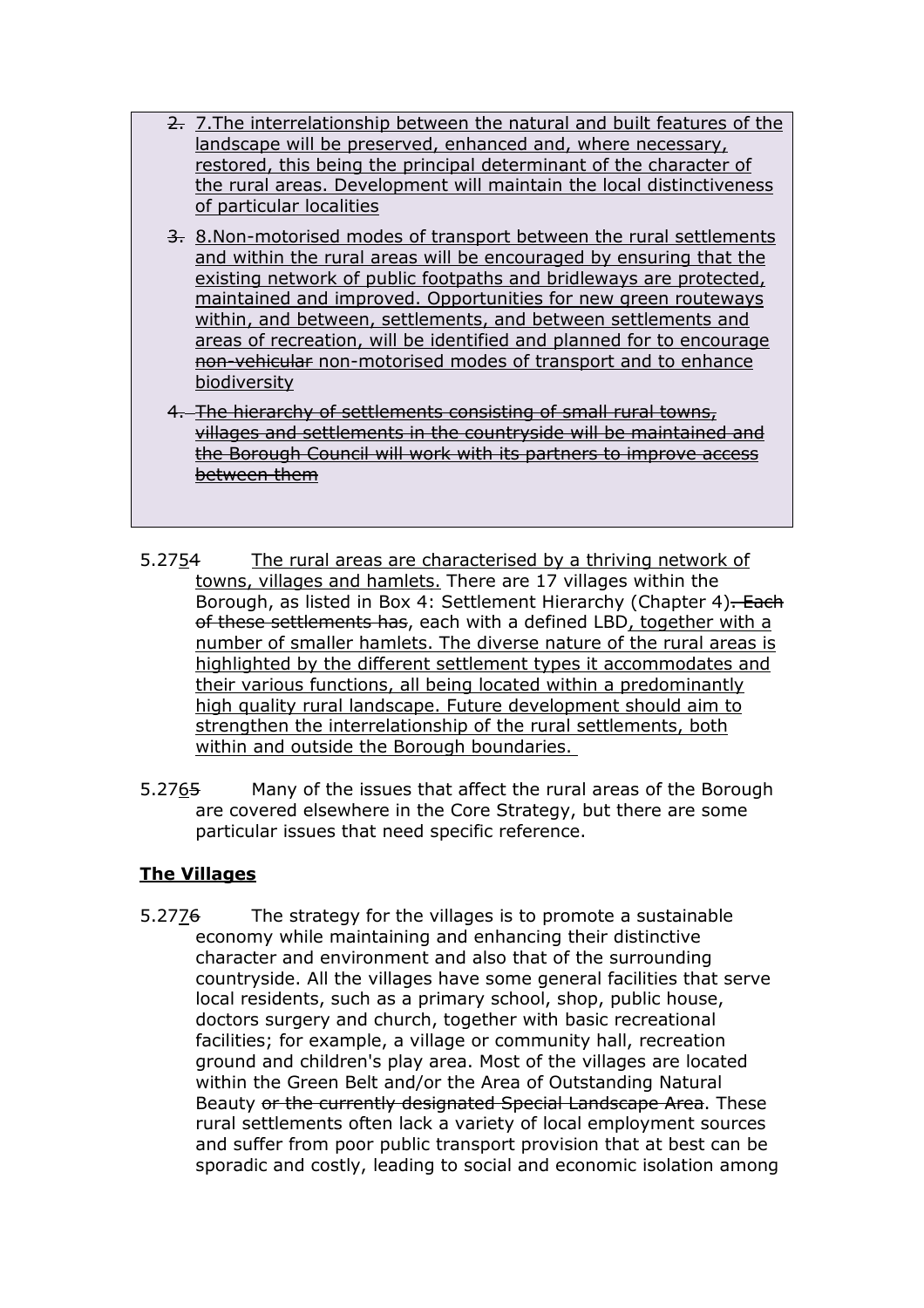those sections of the community without regular access to private modes of transport.

- 5.2787 other chapters in this strategy relating to the rural areas, include: Key issues for the rural villages, which are highlighted in
	- meeting local needs for affordable housing
	- • the loss of local facilities such as schools, village shops, pubs and rural employment opportunities
	- a limited supply of employment opportunities
	- ongoing decline in agriculture and rural industries
	- • poor and expensive public transport and isolation for people who do not drive
	- growing demands for recreation

Economic vitality of the villages

### The Rural Areas

- 5.279 The Borough contains a significant amount of high quality countryside and it is essential that the Core Strategy seeks to conserve and enhance this resource for existing and future generations, while supporting a thriving rural economy. Core Policies 11: Paddock Wood, 12: Cranbrook, and 13: Hawkhurst<del> and</del> 14: The Villages provide additional principles for development in the rural towns and in the villages. The overall thrust of these policies will be to provide flexibility to enable development to meet the individual needs and support the individual identities of the small rural towns areas, while recognising the overall importance of the landscape quality and character.
- 5.2808 Borough's rural landscape is of a high quality and a large percentage of the Borough is covered by the High Weald Area of Outstanding Natural Beauty (AONB) <del>and currently designated</del> Special Landscape Areas (SLAs). The diverse, locally distinctive and historic landscape has been formed over a long period of time and is identified by a patchwork of agriculture, woodland, heathland and rural settlements intersected by lanes and routeways. This intrinsic character and the attractive appearance of the countryside is one of the Borough's principal assets, making a significant contribution to the special landscape character of the Borough's rural areas and quality of life to those living, working in and visiting the Borough. These assets can also be used to facilitate economic development and tourism. As identified in Chapter 2: Context for Development, the
- 5.2819 The Landscape Character Assessment and Capacity Study 2009 will be used to inform possible future expansion around the settlements in the main urban area and small rural towns. The study defines the relative capacity of the landscape to accommodate housing and/or business development around these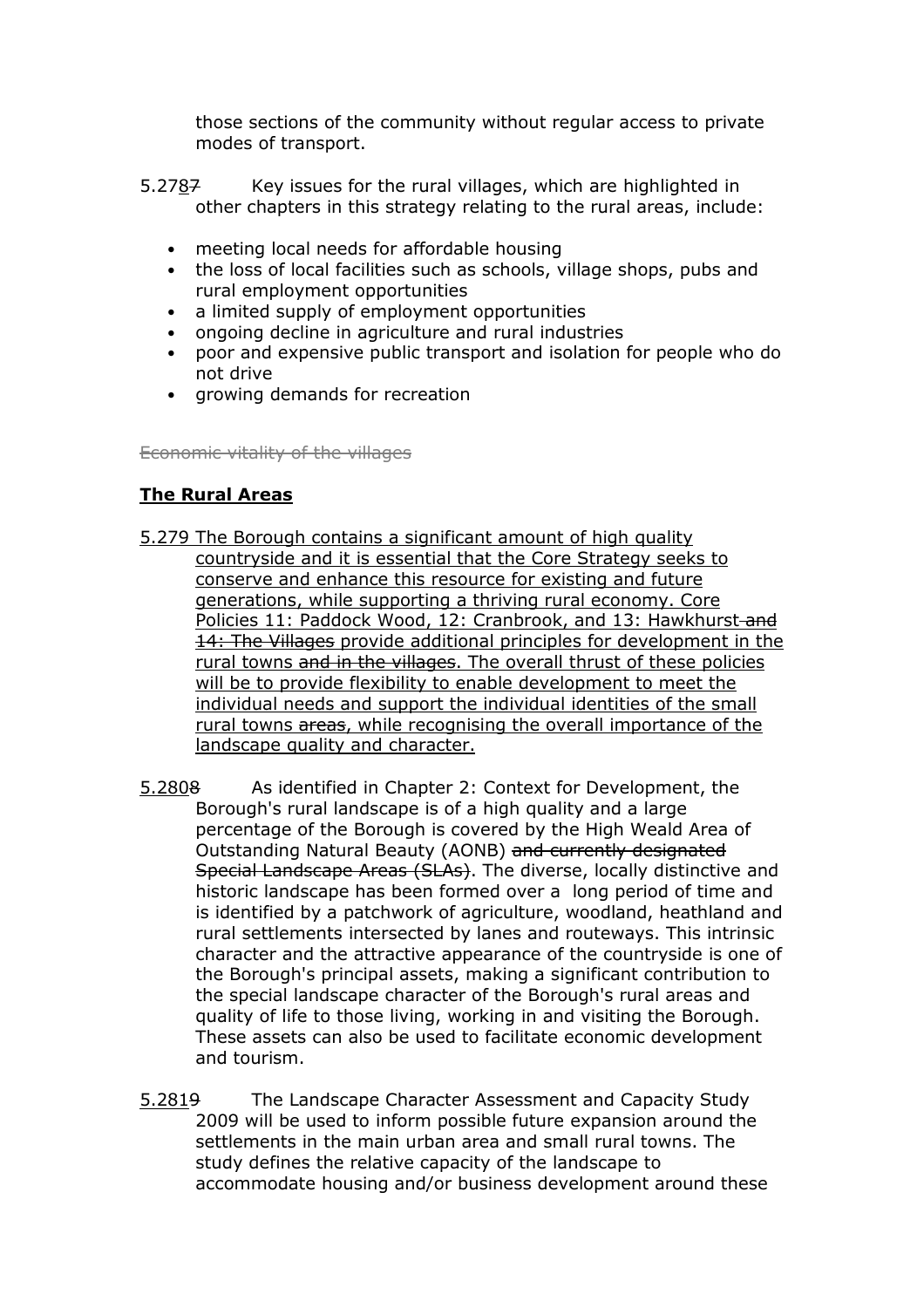settlements. The findings of the study will be considered in conjunction with other background evidence and policies to enable the boundaries of any future development to be determined and to identify the landscape infrastructure required to integrate development proposals into the existing landscape character.

- 5.28290 Within AONBs, it is Government policy to conserve and enhance their natural beauty, while having due regard to social and economic considerations. Restoring and maintaining the interrelationships between the natural, social and built features of the landscape and recognising biodiversity and cultural heritage and the impacts these have had on the development of the rural landscape, plays a significant part in this management. It is vital to identify and encourage these interrelationships in order to maximise the potential of the rural assets in promoting long-term sustainability in the rural areas and to maintain the natural and built features. Major development within the rural areas should not take place except where it can be demonstrated that exceptional circumstances apply. <del>Within the areas that have been identified as</del> being of particular landscape character importance, development will only be permitted if it would conserve or enhance the natural beauty and special character of the landscape.
- 5.28391 Way that intersect the rural areas are considered to be one of the most attractive and readily appreciated features of the Borough. The network of routeways, which includes historically important droveways and sunken lanes, is a key component of the High Weald landscape, both reflecting its historical context and being an integral part of its present-day character. Improving access to, and within, the rural areas by these routes will increase their desirability for tourist and other recreational activities and encourage the use of more sustainable modes of transport more generally. It is also important to maintain and enhance their essentially undeveloped character. Core Policy 4: Environment sets out the importance of green links to the enhancement of biodiversity. The extensive network of rural lanes and Public Rights of
- 5.28492 dispersed pattern of historic farmsteads, visually distinctive clusters of oasts and Wealden hall houses. It is important that the potential of the historic buildings and the historic and social context that created the settlement patterns are recognised, as they form an intrinsic part of the landscape character that can, in turn, be used as an asset to facilitate rural development. The landscape of the High Weald is characterised by a
- 5.28593 Within the Borough there are a number of Historic Parks and Gardens that are an important part of the national and local heritage. A positive approach to the management and maintenance of these Historic Parks and Gardens is encouraged. The Borough Council is currently working with Kent County Council and the Kent Gardens Trust to update the Kent Gardens Compendium that was originally compiled in 1992 and first updated in 1996. Gaining a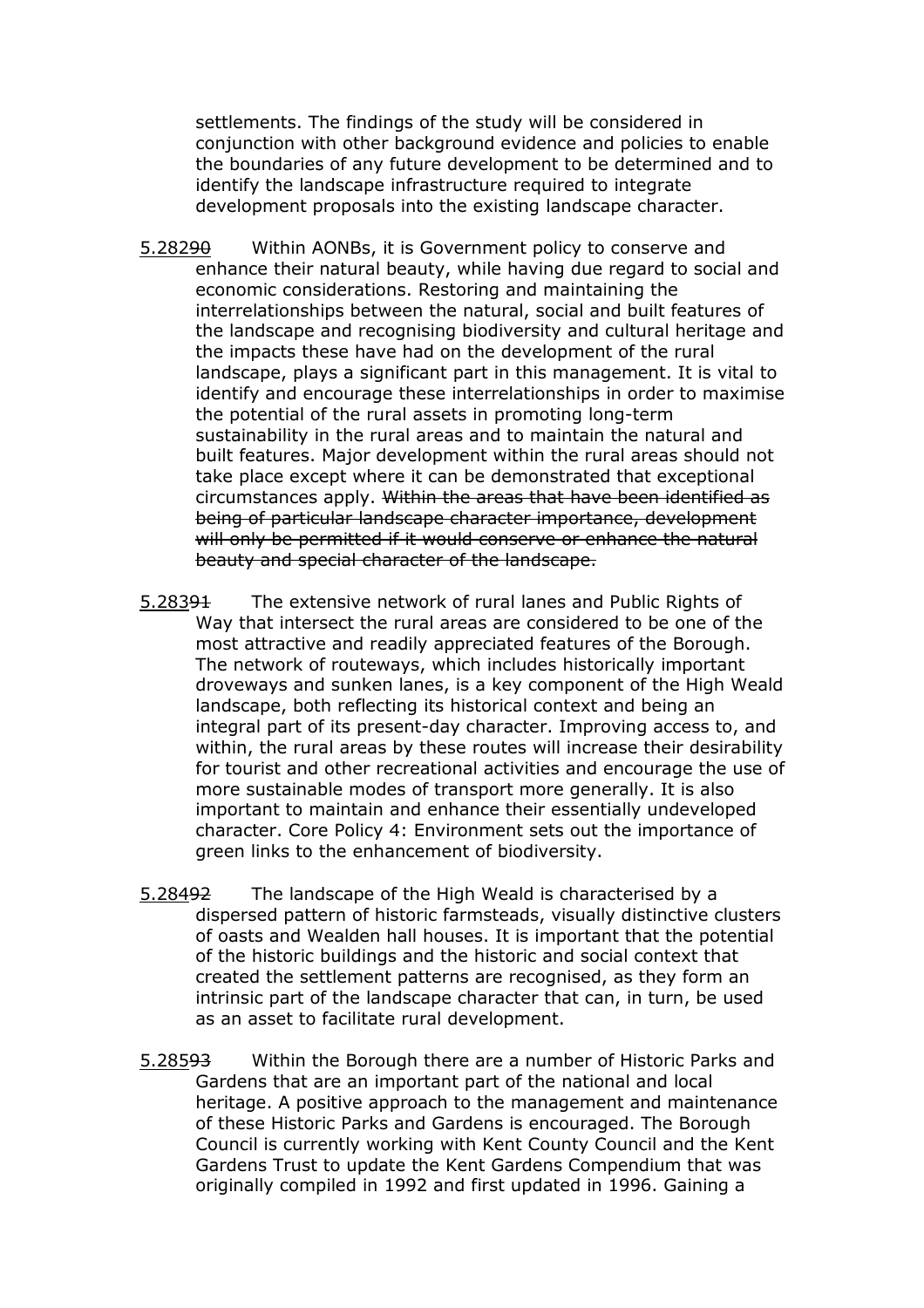wider knowledge and understanding of these heritage assets and making the information available to landowners and the wider public, will help to ensure that the cultural and landscape importance of the Historic Parks and Gardens is recognised and will facilitate a recognition and an understanding of their future management requirements.

#### Housing in the Villages and Rural Areas

5.286 Approximately 3% 6% of the Borough's total housing requirement will be delivered in the rural areas; that is, on sites located outside the <del>main</del> urban areas and small rural towns. <del>small rural towns and</del> villages as listed in the Settlement Hierarchy shown in Box 4 (Chapter 4) ; almost one third less than in recent years This rate represents *approximately* 360 dwellings **over a 20-year period**, which is a significantly lower rate than over the last five years (2003/08), during which period 17% of the Borough's housing occurred at the villages and in the rural areas, representing 325 dwellings in total. The justification for this proposed lower level of housing development in these areas is that, within the rural areas and outside of the villages with a defined LBD, development or conversions for new residential development will not generally be allowed. One of the few exceptions to this may be for the development of a permanent dwelling that is required to support an existing agricultural or forestry activity to enable such workers to live at, or very close to, the site of their work. It will be necessary to demonstrate that having a person living within close proximity is essential for the running of the agricultural activity throughout the year.

Previously para 5.282 New para number 5.286: Within the LBD of the villages, development should accord with Core Policy 1: Delivery of Development and will be limited to schemes that are considered appropriate to the scale and character of the settlement. The SHLAA will inform the Allocations DPD, ensuring that appropriate sites within the villages are identified and, where possible, allocated for housing over the period of the Core Strategy. This development will help to ensure the vitality and viability of the villages.

 5.287 Table 7 in Core Policy 6 indicates that, after taking into account housing completions after from 01 April 2006 to 31 March 2008 and the housing potential from extant consents, the majority of the 6% housing required (approximately 360 dwellings) allocated by the Core Strategy to the villages and rural areas has been provided. Within the LBD of the villages, development will be limited to schemes that are considered appropriate to the scale and character of the settlement. Small-scale allocations may be made to accommodate market and/or affordable housing. Outside the LBD of villages, affordable housing to meet local identified housing needs in perpetuity may be allowed in accordance with Policy CP1(2). As stated in paragraph 5.155 (CP6: Housing Provision), the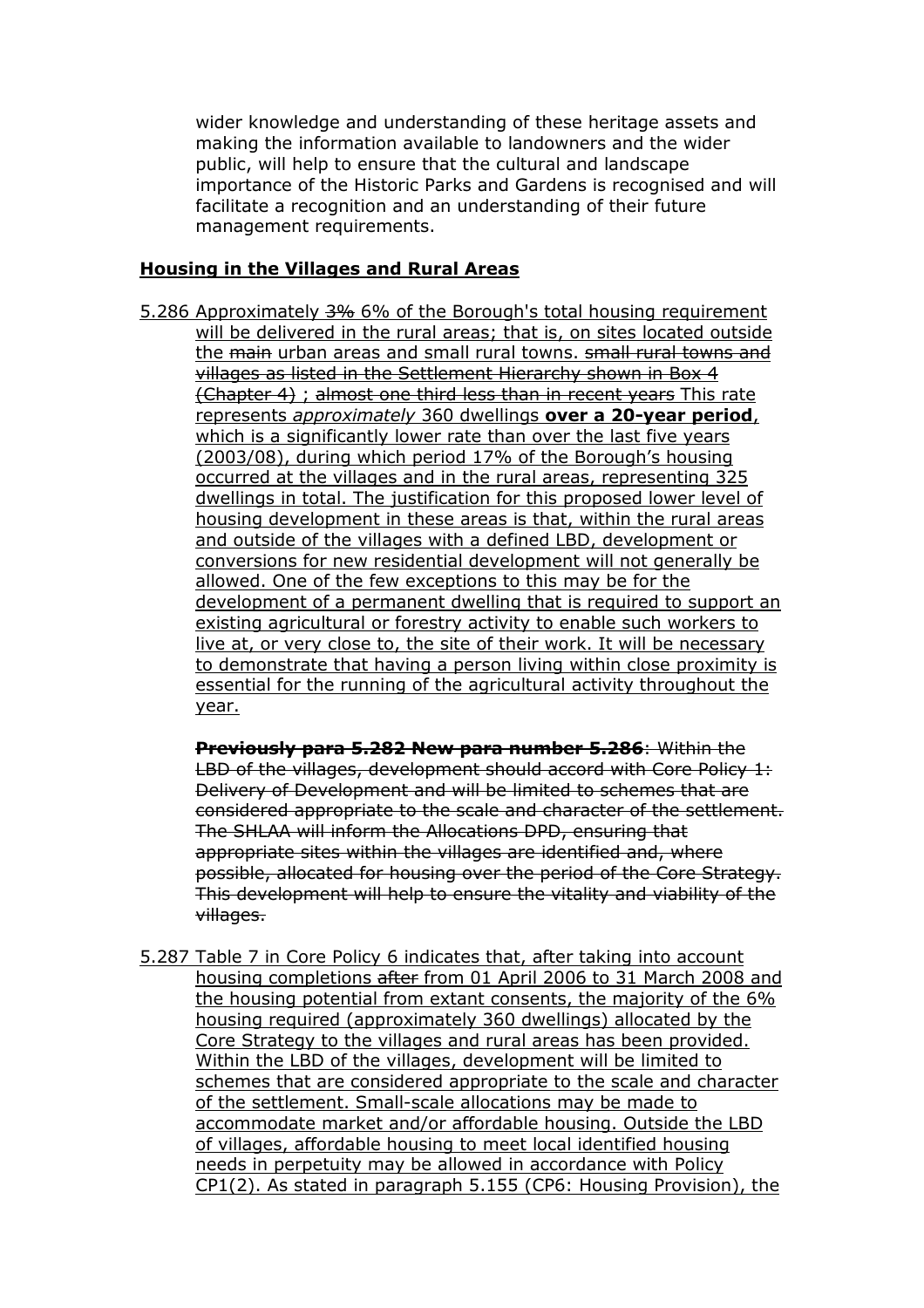affordable housing delivered from market housing development in the small rural towns of Cranbrook, Hawkhurst and Paddock Wood will absorb some of the local housing needs in the rural areas. Any residual local housing needs within other parts of the Borough will be met through the development of rural exception housing sites.

### Rural Exceptions Housing

- 5.2883 Paragraph 5.153 5.154 of Core Policy 6: Housing Provision gives details of the level of housing need within the rural areas of the Borough. It is recognised both by Central Government (for example, in Planning Policy Statement 3: Housing) and by Tunbridge Wells Borough Council (for example, in the Borough Housing Strategy 2006-2011) that there is a need for more affordable housing within the rural areas. Such provision will enable local people on modest incomes to remain in, or move back to, the local community in which they already live or work, or with which they have strong local connections.
- $5.289 4$  one that seeks to sustain rural communities, recognising the need within rural areas for both market and affordable housing and a choice of tenures. The Borough Council has developed the 'Rural HeLP Project' to work in partnership with the Parish/Town Councils and Action with Communities in Rural Kent to address the issue of the lack of affordable homes in the rural areas to meet local needs. This will help the Local Authority to identify small sites for local needs affordable housing where it is required. Such sites may otherwise be subject to policies of restraint (such as Green Belt) and would not be released for market housing. Sites must, however, be contiguous with the LBD of the village they are intended to serve, or be well related to that village. Core Policy 6: Housing Provision sets out the Borough Council's policy for providing such sites. The approach to housing development in rural areas will be

### Economic vitality of the villages

- 5.2905.278 While many of the villages still provide a variety of services for their communities, the range in some of the villages is limited. It is important that existing local services are encouraged and supported by policies to ensure that these facilities remain and continue to meet the needs of local communities. Economic development within rural settlements that would assist in creating thriving and sustainable rural communities will be encouraged.
- 5.2919 rural market towns play within the countryside by acting as a focal point for the surrounding rural areas. These settlements have, in recent years, been successful in economic and social terms and their role as local hubs will be supported. The local character and identity of these settlements should be reinforced and enhanced, as The South East Plan recognises the importance that small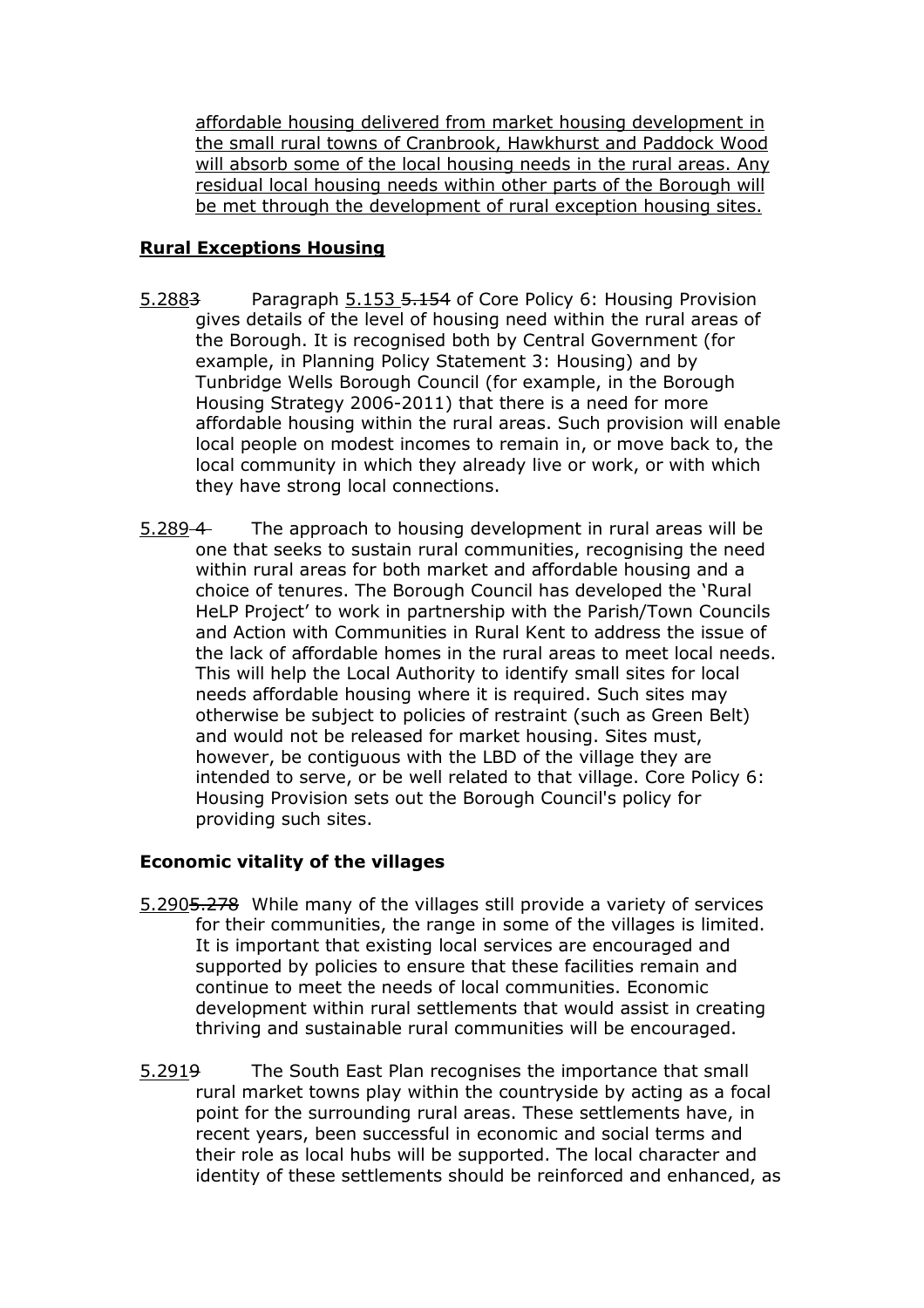it is recognised that their individuality is a key component of their success.

5.292 Paragraph 5.2265 of Core Policy 8: Retail and Leisure Provision sets out how community facilities can be developed to serve a broad range of local needs that may not be met by more formal service providers. In the smaller villages that are less well served, the development of community facilities will ensure a wider service provision, providing an economic and social focus for the village.

The wider rural economy

- 5.29380 Although agriculture (including hunting, horticulture, forestry and fishing) only provides 3% of employment within rural Kent as a whole, it remains an important part of the Borough's rural economy and is also instrumental in protecting the character and appearance of the landscape. <del>The complex relationship between the natural,</del> social and built features of the Borough's landscape is discussed in Core Policy 15: Development in the Rural Areas. The rural economy has been changing during the past decades, with a trend towards rural businesses diversifying from traditional rural activities, primarily through the re-use of farm and other rural buildings for commercial, non-agricultural purposes. This has not only helped to retain economic activity within rural areas, but has also enabled some farms to remain operational, as the diversified activities financially support the remaining farming business.
- 5.29481 including tourism, within the rural areas is set out in Core Policy 7: Employment Provision and Core Policy 15: Development in the Rural Areas. The main approach will be to strengthen the rural economy and encourage employment uses related to the land. A balanced approach to farm diversification, including the conversion of redundant rural buildings for business uses, will continue to be taken. As discussed in Core Policy 7: Employment Provision, paragraph 5.200<del>199</del> (Visitor Attractions), the development of tourist and recreational facilities within the rural areas that utilise existing rural resources and attractions will be encouraged. The Council's approach towards economic development,
- $5.2954$  enterprises will provide a range of employment opportunities and underpin a strong local economy. Within the rural areas, the local settlements are often at the heart of a rural community providing essential services and facilities. The Tunbridge Wells Economic Strategy 2006-2009 recognises that developing the local economy while maintaining and improving existing local services will encourage sustainable development within the rural areas. Locally- based economic development will help to address pockets of deprivation that exist within the rural areas, while encouraging vibrant rural communities. The development of a range of locally-based commercial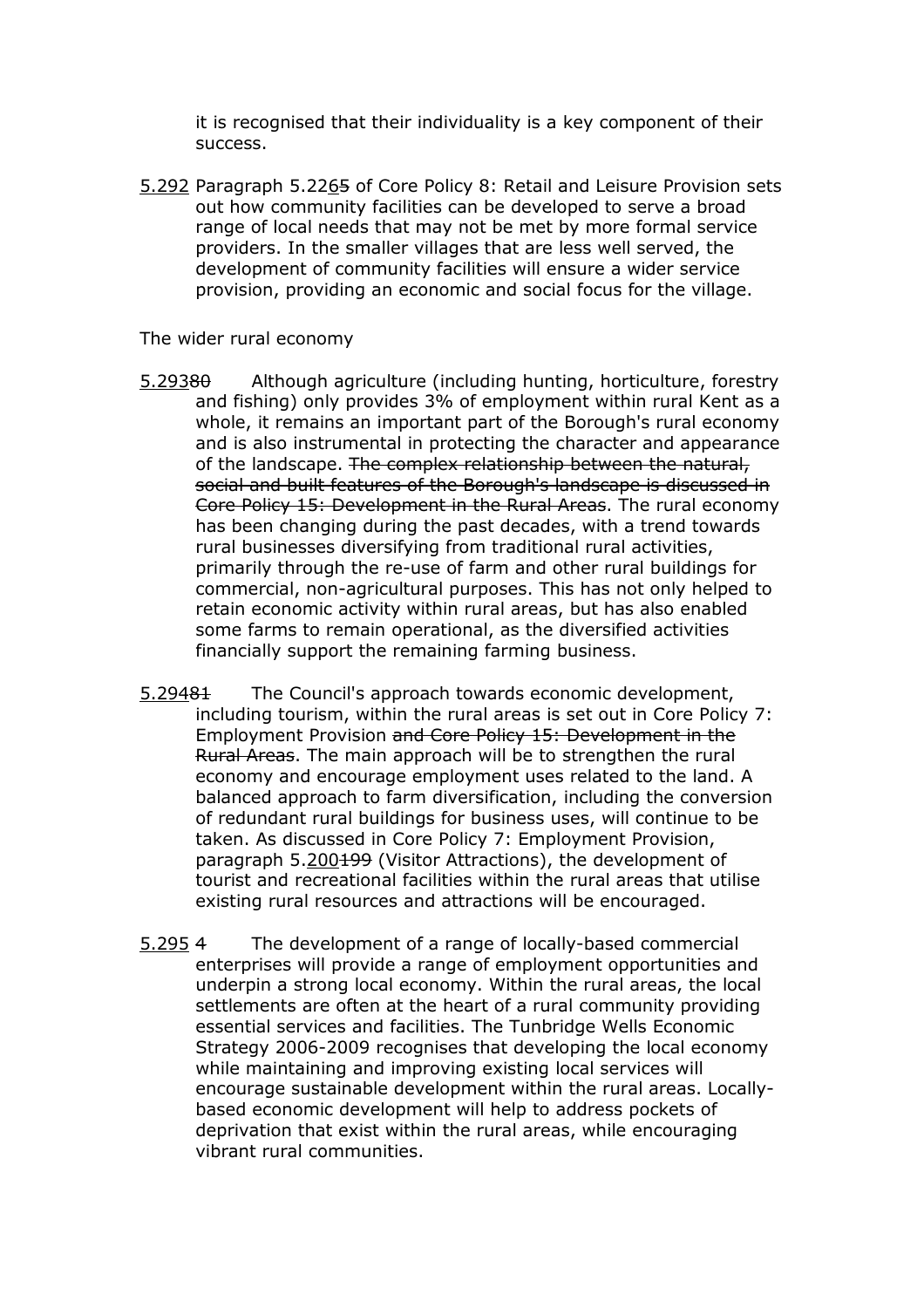- 5.2965 Agriculture, horticulture and forestry have an important and varied role in the rural economy, including the maintenance and management of the countryside. Land management will need to follow best practice to ensure that the conservation of biodiversity is a priority. Core Policy 4: Environment sets out how biodiversity can be enhanced through policies to ensure that this approach is followed. Within the context of economic development, farmers should be encouraged to be more competitive and more sustainable and, where appropriate, to diversify into new agricultural and commercial ventures, including renewable energy crops, in order to ensure a farm's viability and to maximise opportunities to strengthen the rural economy, while maintaining the character of the rural landscape.
- 5.2976 Development of sites for commercial uses within the rural areas will need to follow the criteria set out in Core Policy 1: Delivery of Development. Part (2) of Core Policy 1 states that an exception to the Land Release strategy may be considered where a need has been identified that provides employment in the countryside. Such commercial development would be required to demonstrate a direct link to the land and/or utilise rural resources and buildings. The re-use and adaptation of redundant rural buildings that are worthy of retention can be an important resource for meeting the needs of new and expanding rural enterprises, while encouraging farmers to diversify their operations. Consideration will need to be given to the retention of these buildings for future agricultural related development, but, where conversion is appropriate, priority should be given to business use, including tourism, where suitable.
- 5.2987 Parts of the rural areas of the Borough within, or adjoining, the High Weald AONB are characterised by a distinctive dispersed settlement pattern of historic farmsteads. In recent years, structural changes in the farming industry have meant that there is often no longer a use for these buildings within modern agriculture, or the buildings have been separated from the land and agricultural enterprise that they would traditionally have served. The future of these historic groups of buildings, that both reflect the changes in the rural economy over past centuries and are also considered to be an important component of the High Weald landscape, is largely dependent on a use being found to ensure that it is economically viable to maintain them. In light of the previous paragraph, consideration should primarily be given for their commercial use, including tourism where appropriate.
- 5.2998 environmental constraints within or adjoining the small rural towns of Cranbrook and Hawkhurst, brownfield land at the former Hawkhurst railway station in Gills Green was allocated in the Local Plan 2006 for Class B1, B2 and B8<sup>1</sup> use, subject to the uses causing Due to the unavailability of suitable land and to

j

 $1$  The Use Classes Order defines B8 uses as storage and distribution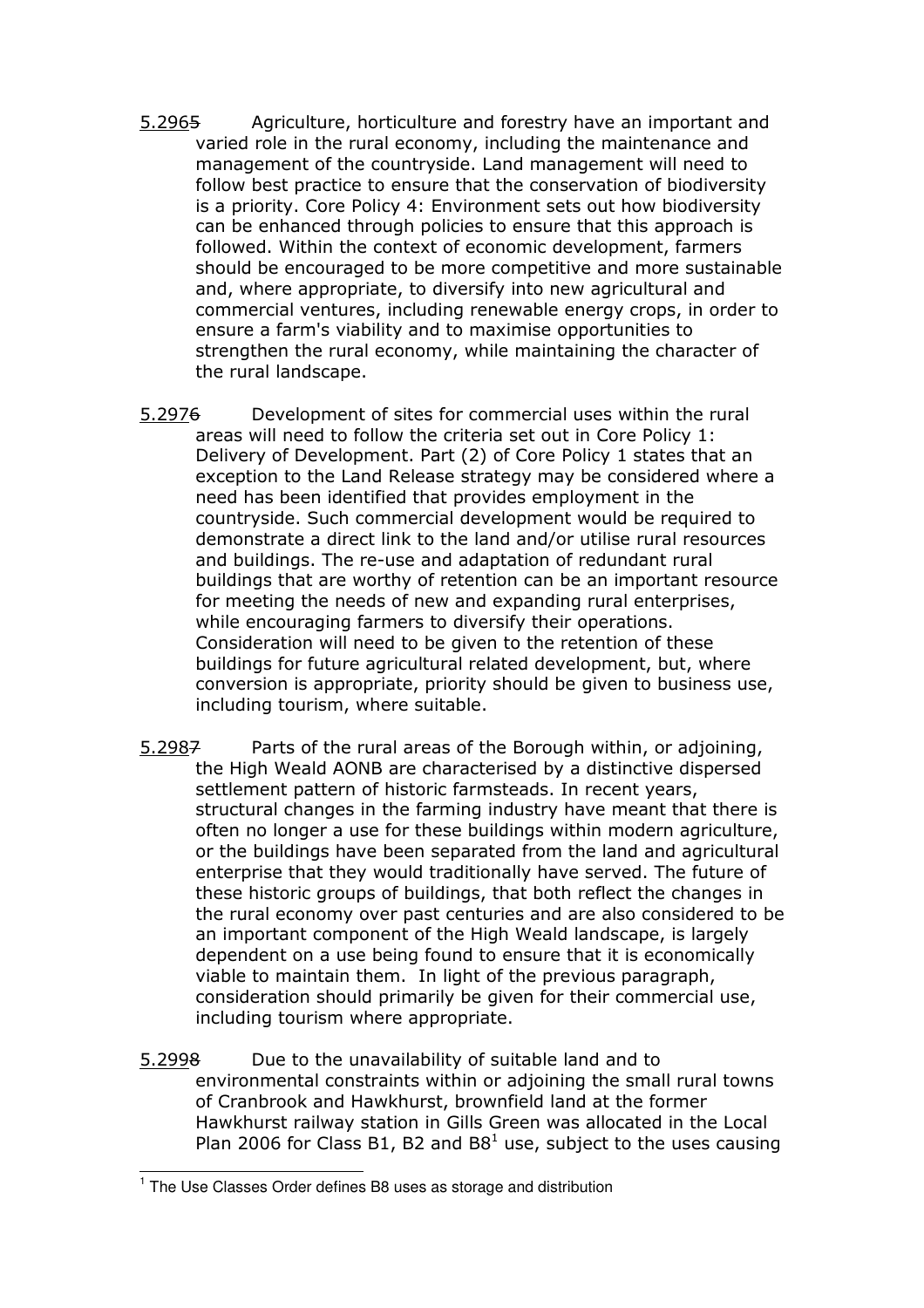no significant harm to the amenities or character of the area. There is still some unused capacity at this site that could provide economic development opportunities for the surrounding area, while utilising previously developed land.

 5.300299 Forestry operations mostly lie outside the scope of planning controls, although the planning system is the principal means for regulating the rate at which land is transferred from woodlands to other rural and urban uses. The Government's forestry policy, set out in the England Forestry Strategy 1999 has two main aims: (i) the sustainable management of existing woods and forests; and (ii) a continued steady expansion of woodland area to provide more benefits for society and the environment. Regard will be given to those aims when determining planning proposals.

#### Retail, Leisure, Community Facilities and Tourism

- $5.301\theta$  Paragraphs  $5.225$  and  $5.226$   $5.224$  and  $5.225$  in Core Policy 8: Retail and Leisure Provision refer to 'Community Facilities', their importance in providing a wide range of facilities for the local community and their role in sustaining the local community, particularly in the smaller, more remote, areas of the Borough that are not otherwise well served. The retention and development of such facilities will be actively encouraged and a policy will be provided in the Development Control Policies DPD. In those rural areas that currently lack local retail facilities, the establishment of social enterprises such as 'community shops' will be encouraged.
- 5.3024 Tourism and recreation can provide important sources of employment and income to the rural areas, while also contributing to the maintenance and development of existing local services. Appropriate land management will ensure that the high quality rural landscape is maintained and improved, providing an important environmental resource that will also support a wide range of rural- based recreational activities, including walking, fishing, golf and horse riding. It is important to ensure that the level and intensity of such activities does not have a detrimental impact upon the character of the rural areas. In the appropriate circumstances, existing rural buildings worthy of retention and in suitable locations could be converted to provide tourist accommodation.
- 5.3032 Horse riding and other equestrian activities are popular forms of recreation in the countryside that can fit in well with farming activities and help to diversify rural economies. It is important to ensure that all equestrian development, whether domestic or larger commercial activities, is of an appropriate scale and design to reflect its rural location. Careful attention should be given to siting and landscaping details to ensure that proposals do not detract from the locality's character and appearance. Farm diversification schemes could include schemes for the re-use of rural buildings to accommodate small-scale equestrian development.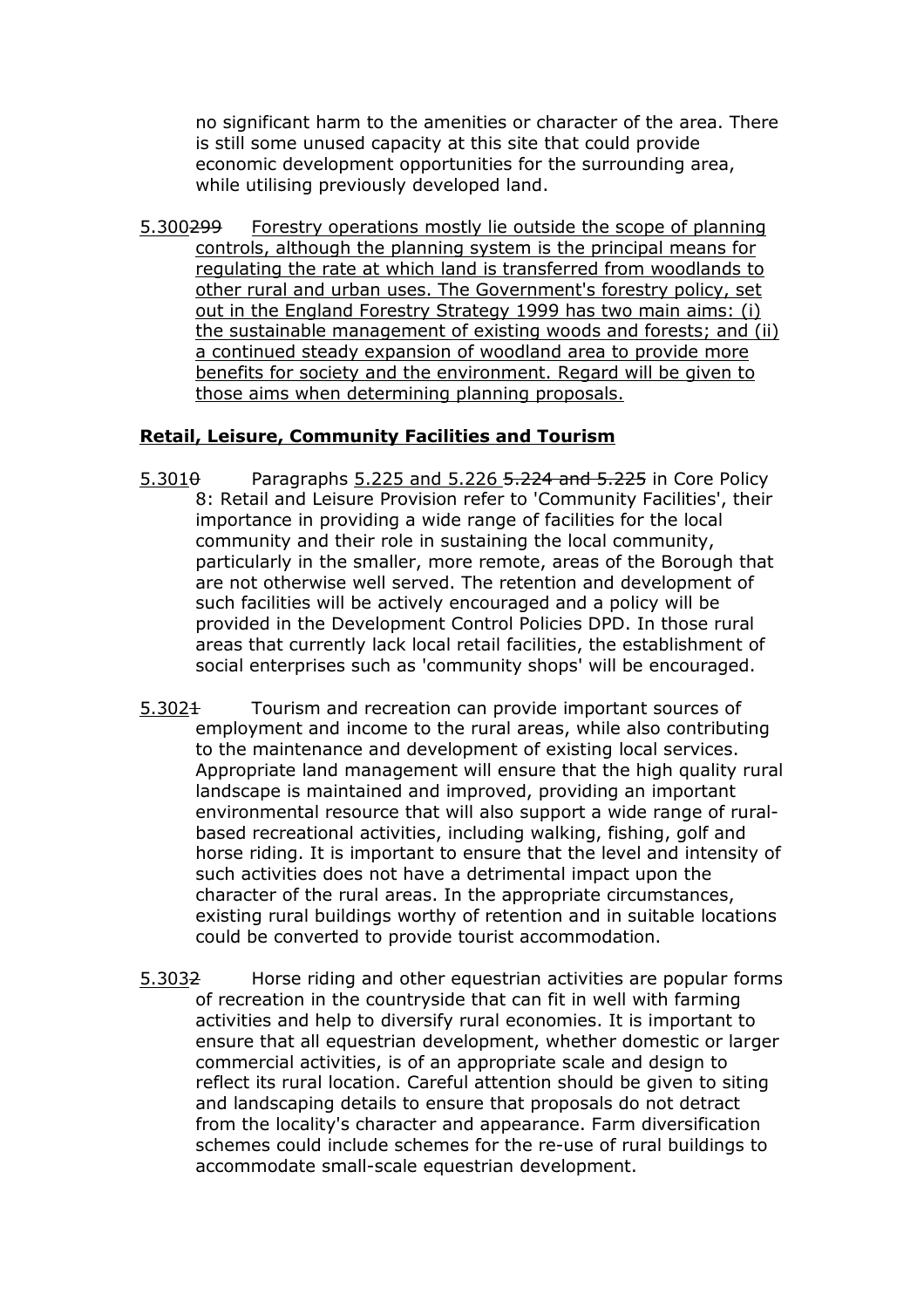#### **Housing**

- 5.282 Within the LBD of the villages, development should accord with Core Policy 1: Delivery of Development and will be limited to schemes that are considered appropriate to the scale and character of the settlement. The SHLAA will inform the Allocations DPD, ensuring that appropriate sites within the villages are identified and, where possible, allocated for housing over the period of the Core Strategy. This development will help to ensure the vitality and viability of the villages.
- 5.283 Paragraph 5.154 of Core Policy 6: Housing Provision gives details of the level of housing need within the rural areas of the Borough. It is recognised both by Central Government (for example, in Planning Policy Statement 3: Housing) and by Tunbridge Wells Borough Council (for example, in the Borough Housing Strategy 2006-2011) that there is a need for more affordable housing within the rural areas. Such provision will enable local people on modest incomes to remain in, or move back to, the local community in which they already live or work, or with which they have strong local connections.
- 5.284 The approach to housing development in rural areas will be one that seeks to sustain rural communities, recognising the need within rural areas for both market and affordable housing and a choice of tenures. The Borough Council has developed the 'Rural HeLP Project' to work in partnership with the Parish/Town Councils and Action with Communities in Rural Kent to address the issue of the lack of affordable homes in the rural areas to meet local needs. This will help the Local Authority to identify small sites for local needs affordable housing where it is required. Such sites may otherwise be subject to policies of restraint (such as Green Belt) and would not be released for market housing. Sites must, however, be contiguous with the LBD of the village they are intended to serve, or be well related to that village. Core Policy 6: Housing Provision sets out the Borough Council's policy for providing such sites.

#### The Natural and Built Environment

 5.285 Core Policy 4: Environment discusses the Borough's distinctive rural landscape characteristics and its variety of heritage assets. The villages are located within this rural setting and many contain a number of heritage assets (as defined in Core Policy 4: Environment) and/or designated conservation areas. Development proposals will need to demonstrate that the character of the designated conservation areas and/or heritage assets will be conserved and enhanced and key open spaces and areas of landscape importance protected. These natural and built assets are an important resource for local recreation and tourism; their careful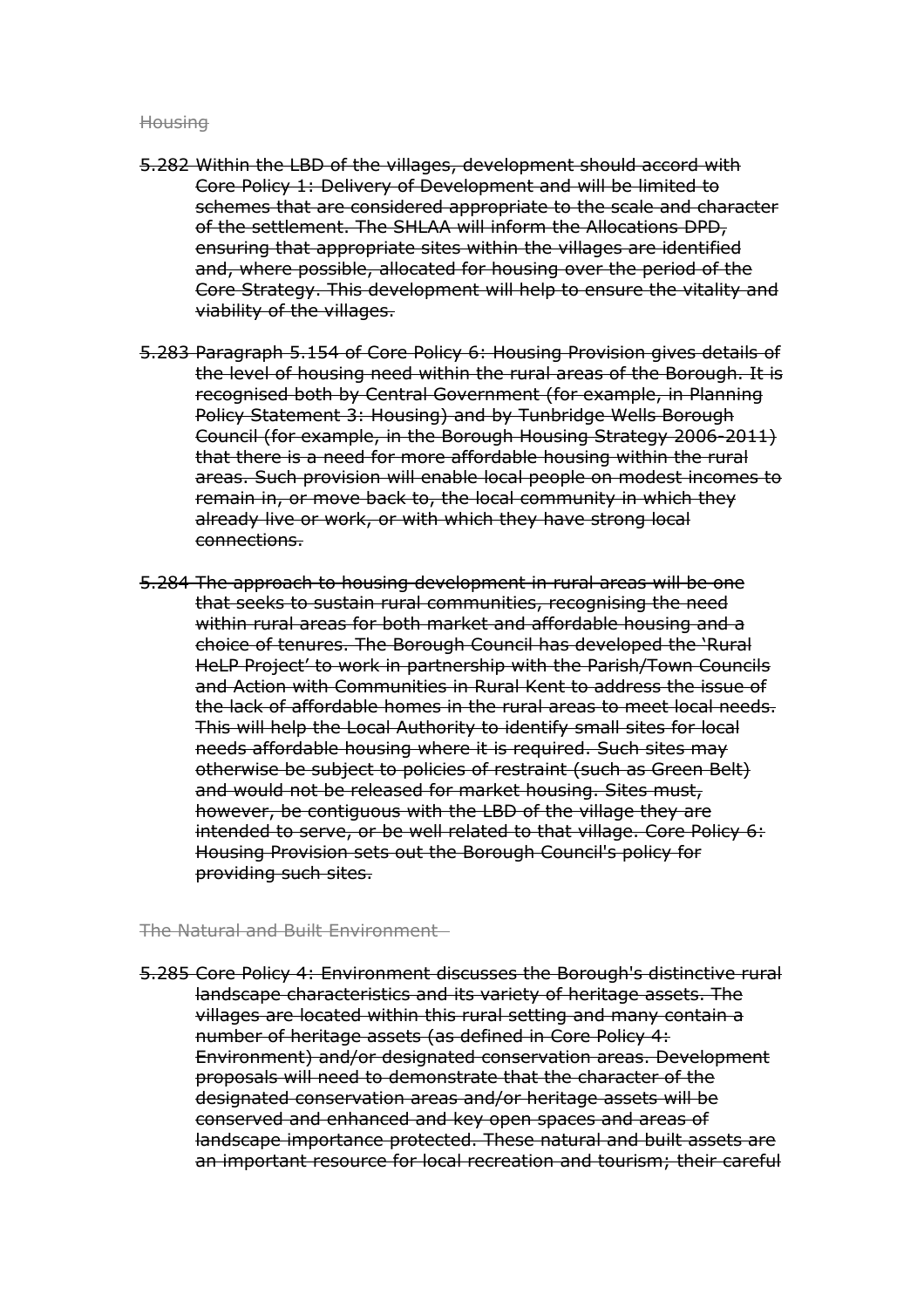management will ensure that this source of rural income is retained.

Core Policy 15

Development in the Rural Areas

In the rural areas:

- 5. The natural environment will be protected for its own sake and a policy of restraint will operate in order to maintain the landscape character and quality of the countryside
- 6. The interrelationship between the natural and built features of the landscape will be preserved, enhanced and, where necessary, restored, this being the principal determinant of the character of the rural areas. Development will maintain the local distinctiveness of particular localities
- 7. The rural economy will be strengthened and its long-term sustainability safeguarded by providing opportunities for commercial activities that utilise rural buildings and resources appropriately, including rural buildings that are no longer required or suitable for agricultural use. Employment uses related to the land will be encouraged, including appropriate forms of tourism, agriculture, forestry and equestrian activity
- 8. Non-motorised modes of transport between the rural settlements and within the rural areas will be encouraged by ensuring that the existing network of public footpaths and bridleways are protected, maintained and improved. Opportunities for new green routeways within and between settlements will be identified and planned for to encourage non-vehicular modes of transport and to enhance biodiversity
- 9. The hierarchy of settlements consisting of small rural towns, villages and settlements in the countryside will be maintained and the Borough Council will work with its partners to improve access between them
- 10.Housing development will generally be restricted to the small rural towns and villages in accordance with Core Policies 11-14. No more than 3% of the Borough's total housing requirement will be met in other rural locations and any sites capable of accommodating 10 or more dwellings will be required to provide affordable housing in accordance with Core Policy 6(5)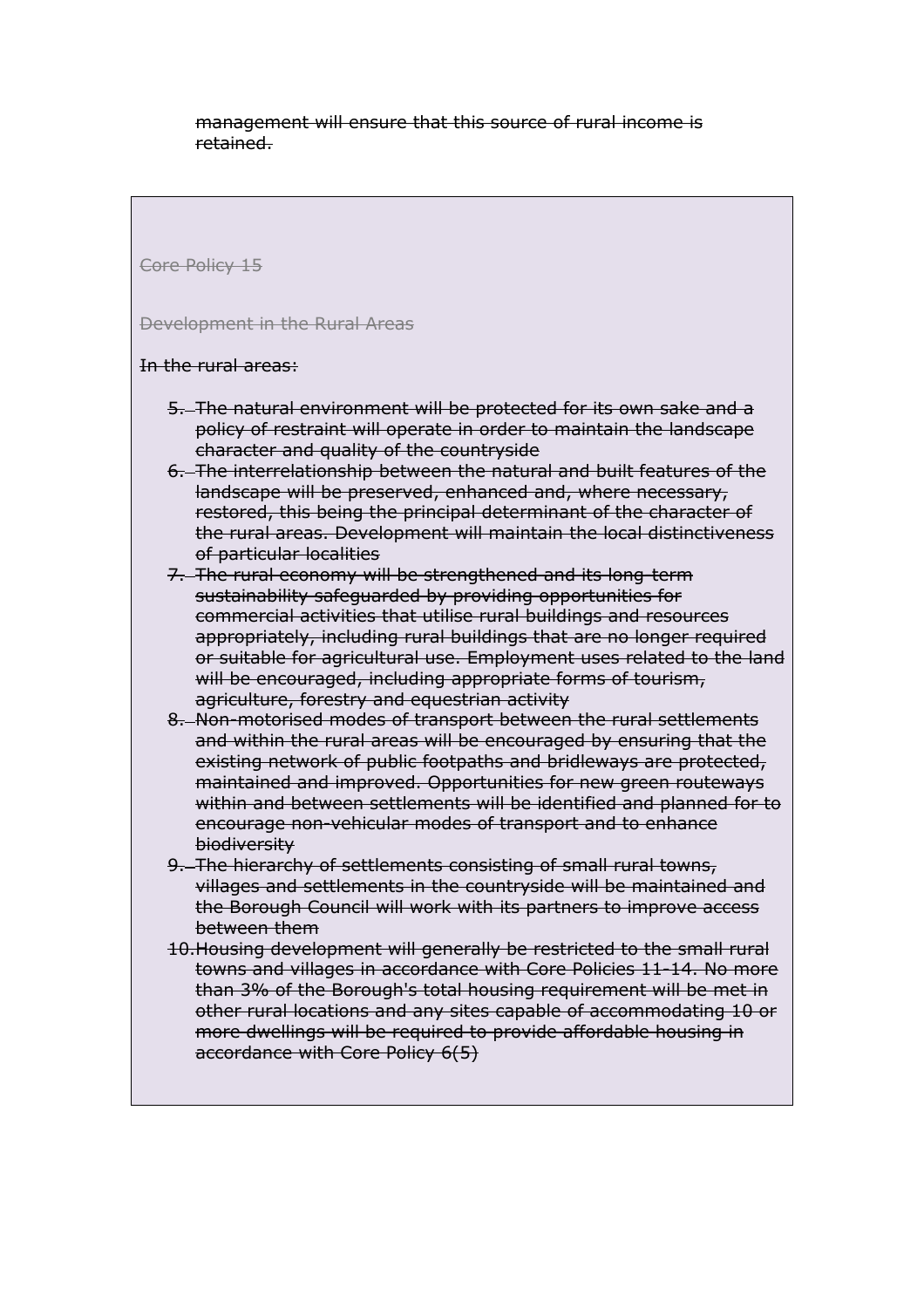#### **Environment**

- 5.286 The rural areas are characterised by a thriving network of towns, villages and hamlets. The diverse nature of this part of the Borough is highlighted by the different settlement types it accommodates and their various functions, all being located within a predominantly high quality rural landscape. Future development should aim to strengthen the interrelationship of the rural settlements, both within and outside the Borough boundaries.
- 5.287 The Borough contains a significant amount of high quality countryside and it is essential that the Core Strategy seeks to conserve and enhance this resource for existing and future generations, while supporting a thriving rural economy. Core Policies 11: Paddock Wood, 12: Cranbrook, 13: Hawkhurst and 14: The Villages provide additional principles for development in the rural towns and in the villages. The overall thrust of these policies will be to provide flexibility to enable development to meet the individual needs and support the individual identities of the rural areas, while recognising the overall importance of the landscape quality and character.
- 5.288 As identified in Chapter 2: Context for Development, the Borough's rural landscape is of a high quality and a large percentage of the Borough is covered by the High Weald Area of Outstanding Natural Beauty (AONB) and currently designated Special Landscape Areas (SLAs). The diverse, locally distinctive and historic landscape has been formed over a long period of time and is identified by a patchwork of agriculture, woodland, heathland and rural settlements intersected by lanes and routeways. This intrinsic character and the attractive appearance of the countryside is one of the Borough's principal assets, making a significant contribution to the special landscape character of the Borough's rural areas and quality of life to those living, working in and visiting the Borough. These assets can also be used to facilitate economic development and tourism.
- 5.289 The Landscape Character Assessment and Capacity Study 2009 will be used to inform possible future expansion around the settlements in the main urban area and small rural towns. The study defines the relative capacity of the landscape to accommodate housing and/or business development around these settlements. The findings of the study will be considered in conjunction with other background evidence and policies to enable the boundaries of any future development to be determined and to identify the landscape infrastructure required to integrate development proposals into the existing landscape character.
- 5.290 Within AONBs, it is Government policy to conserve and enhance their natural beauty, while having due regard to social and economic considerations. Restoring and maintaining the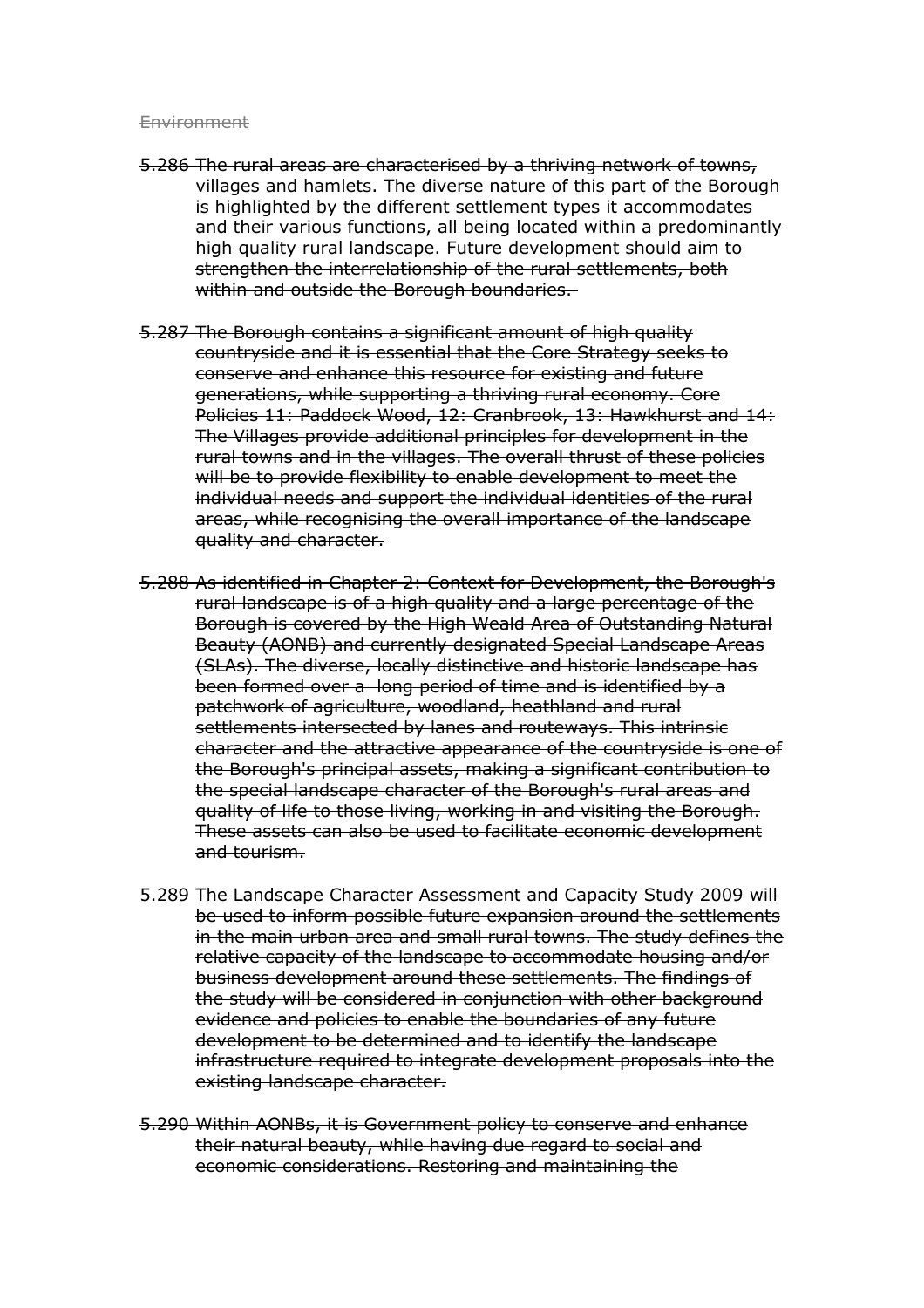interrelationships between the natural, social and built features of the landscape and recognising biodiversity and cultural heritage and the impacts these have had on the development of the rural landscape, plays a significant part in this management. It is vital to identify and encourage these interrelationships in order to maximise the potential of the rural assets in promoting long-term sustainability in the rural areas and to maintain the natural and built features. Major development within the rural areas should not take place except where it can be demonstrated that exceptional circumstances apply. Within the areas that have been identified as being of particular landscape character importance, development will only be permitted if it would conserve or enhance the natural beauty and special character of the landscape.

- 5.291 The extensive network of rural lanes and Public Rights of Way that intersect the rural areas are considered to be one of the most attractive and readily appreciated features of the Borough. The network of routeways, which includes historically important droveways and sunken lanes, is a key component of the High Weald landscape, both reflecting its historical context and being an integral part of its present-day character. Improving access to, and within, the rural areas by these routes will increase their desirability for tourist and other recreational activities and encourage the use of more sustainable modes of transport more generally. It is also important to maintain and enhance their essentially undeveloped character. Core Policy 4: Environment sets out the importance of green links to the enhancement of biodiversity.
- 5.292 The landscape of the High Weald is characterised by a dispersed pattern of historic farmsteads, visually distinctive clusters of oasts and Wealden hall houses. It is important that the potential of the historic buildings and the historic and social context that created the settlement patterns are recognised, as they form an intrinsic part of the landscape character that can, in turn, be used as an asset to facilitate rural development.
- 5.293 Within the Borough there are a number of Historic Parks and Gardens that are an important part of the national and local heritage. A positive approach to the management and maintenance of these Historic Parks and Gardens is encouraged. The Borough Council is currently working with Kent County Council and the Kent Gardens Trust to update the Kent Gardens Compendium that was originally compiled in 1992 and first updated in 1996. Gaining a wider knowledge and understanding of these heritage assets and making the information available to landowners and the wider public, will help to ensure that the cultural and landscape importance of the Historic Parks and Gardens is recognised and will facilitate a recognition and an understanding of their future management requirements.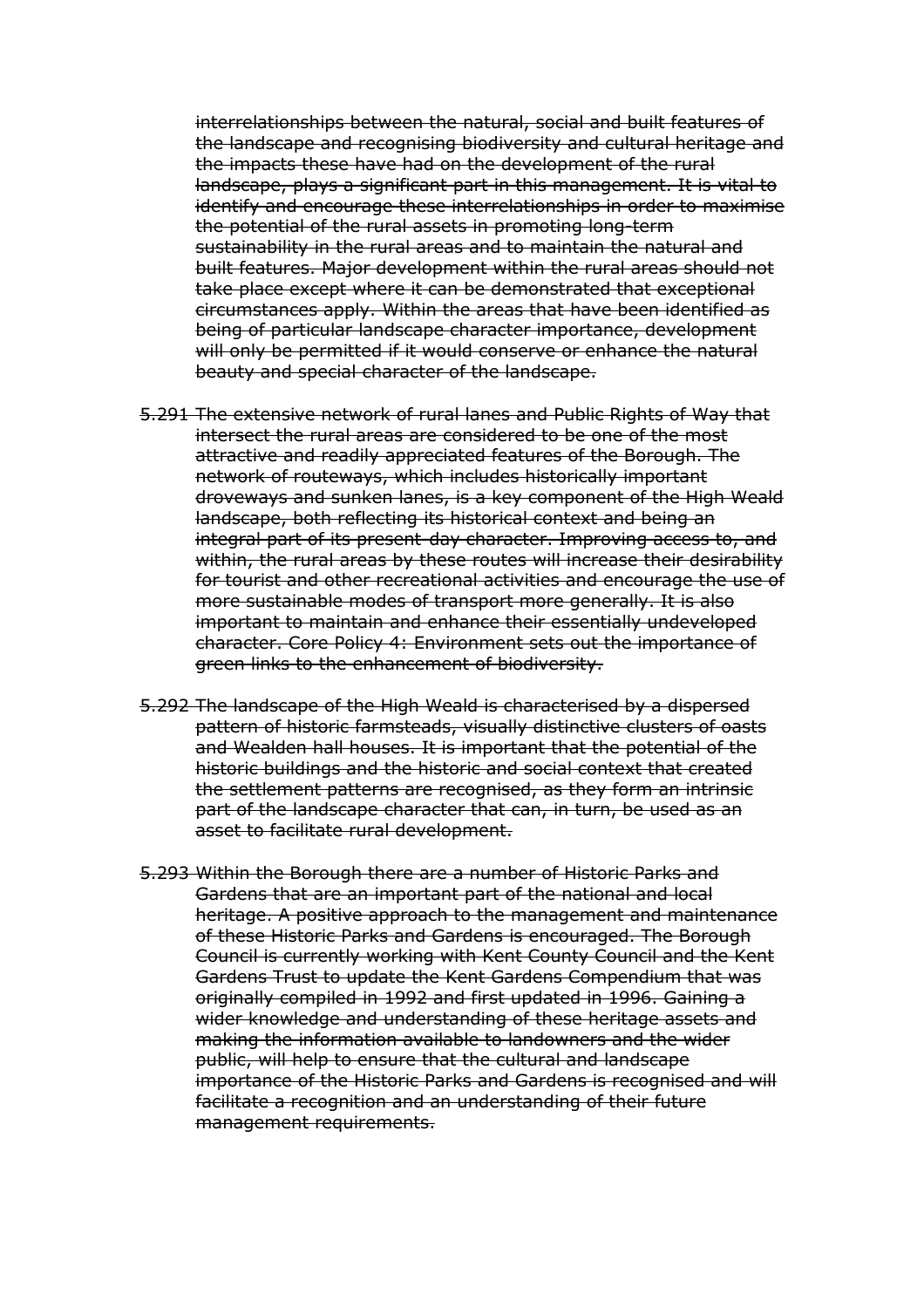Economic development in the rural areas (including agriculture)

- 5.294 The development of a range of locally-based commercial enterprises will provide a range of employment opportunities and underpin a strong local economy. Within the rural areas, the local settlements are often at the heart of a rural community providing essential services and facilities. The Tunbridge Wells Economic Strategy 2006-2009 recognises that developing the local economy while maintaining and improving existing local services will encourage sustainable development within the rural areas. Locally- based economic development will help to address pockets of deprivation that exist within the rural areas, while encouraging vibrant rural communities.
- 5.295 Agriculture, horticulture and forestry have an important and varied role in the rural economy, including the maintenance and management of the countryside. Land management will need to follow best practice to ensure that the conservation of biodiversity is a priority. Core Policy 4: Environment sets out how biodiversity can be enhanced through policies to ensure that this approach is followed. Within the context of economic development, farmers should be encouraged to be more competitive and more sustainable and, where appropriate, to diversify into new agricultural and commercial ventures, including renewable energy crops, in order to ensure a farm's viability and to maximise opportunities to strengthen the rural economy, while maintaining the character of the rural landscape.
- 5.296 Development of sites for commercial uses within the rural areas will need to follow the criteria set out in Core Policy 1: Delivery of Development. Part (2) of Core Policy 1 states that an exception to the Land Release strategy may be considered where a need has been identified that provides employment in the countryside. Such commercial development would be required to demonstrate a direct link to the land and/or utilise rural resources and buildings. The re- use and adaptation of redundant rural buildings that are worthy of retention can be an important resource for meeting the needs of new and expanding rural enterprises, while encouraging farmers to diversify their operations. Consideration will need to be given to the retention of these buildings for future agricultural related development, but, where conversion is appropriate, priority should be given to business use, including tourism, where suitable.
- 5.297 Parts of the rural areas of the Borough within, or adjoining, the High Weald AONB are characterised by a distinctive dispersed settlement pattern of historic farmsteads. In recent years, structural changes in the farming industry have meant that there is often no longer a use for these buildings within modern agriculture, or the buildings have been separated from the land and agricultural enterprise that they would traditionally have served. The future of these historic groups of buildings, that both reflect the changes in the rural economy over past centuries and are also considered to be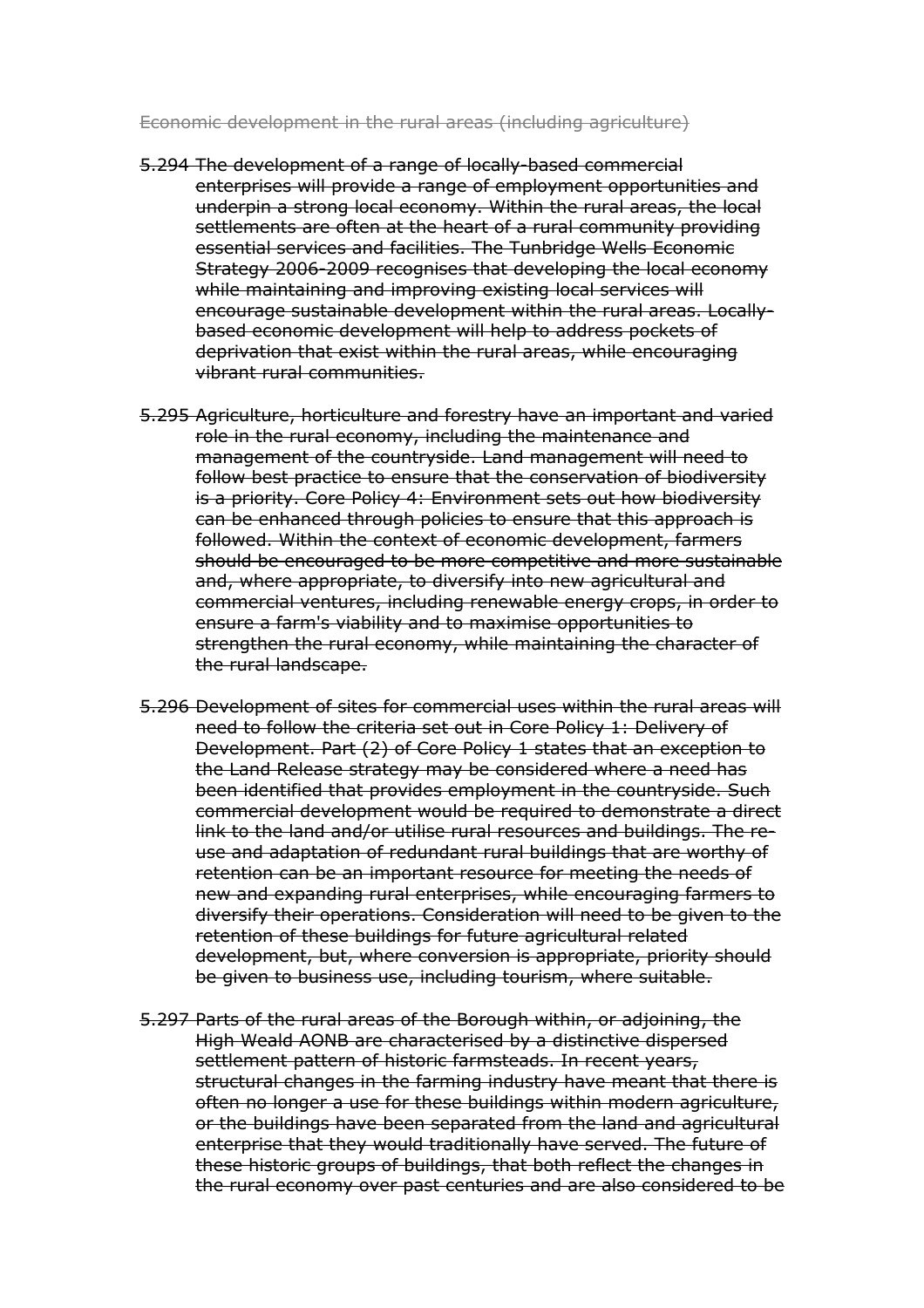an important component of the High Weald landscape, is largely dependent on a use being found to ensure that it is economically viable to maintain them. In light of the previous paragraph, consideration should primarily be given for their commercial use, including tourism where appropriate.

- 5.298 Due to the unavailability of suitable land and to environmental constraints within or adjoining the small rural towns of Cranbrook and Hawkhurst, brownfield land at the former Hawkhurst railway station in Gills Green was allocated in the Local Plan 2006 for Class B1, B2 and B8<sup>2</sup> use, subject to the uses causing no significant harm to the amenities or character of the area. There is still some unused capacity at this site that could provide economic development opportunities for the surrounding area, while utilising previously developed land.
- 5.299 The South East Plan recognises the importance that small rural market towns play within the countryside by acting as a focal point for the surrounding rural areas. These settlements have, in recent years, been successful in economic and social terms and their role as local hubs will be supported. The local character and identity of these settlements should be reinforced and enhanced, as it is recognised that their individuality is a key component of their success.
- 5.300 Paragraphs 5.224 and 5.225 in Core Policy 8: Retail and Leisure Provision refer to 'Community Facilities', their importance in providing a wide range of facilities for the local community and their role in sustaining the local community, particularly in the smaller, more remote, areas of the Borough that are not otherwise well served. The retention and development of such facilities will be actively encouraged and a policy will be provided in the Development Control Policies DPD. In those rural areas that currently lack local retail facilities, the establishment of social enterprises such as 'community shops' will be encouraged.
- 5.301 Tourism and recreation can provide important sources of employment and income to the rural areas, while also contributing to the maintenance and development of existing local services. Appropriate land management will ensure that the high quality rural landscape is maintained and improved, providing an important environmental resource that will also support a wide range of rural- based recreational activities, including walking, fishing, golf and horse riding. It is important to ensure that the level and intensity of such activities does not have a detrimental impact upon the character of the rural areas. In the appropriate circumstances, existing rural buildings worthy of retention and in suitable locations could be converted to provide tourist accommodation.

l  $^{\text{\tiny{2}}}$ -The Use Classes Order defines B8 uses as storage and distribution  $^{\text{\tiny{2}}}$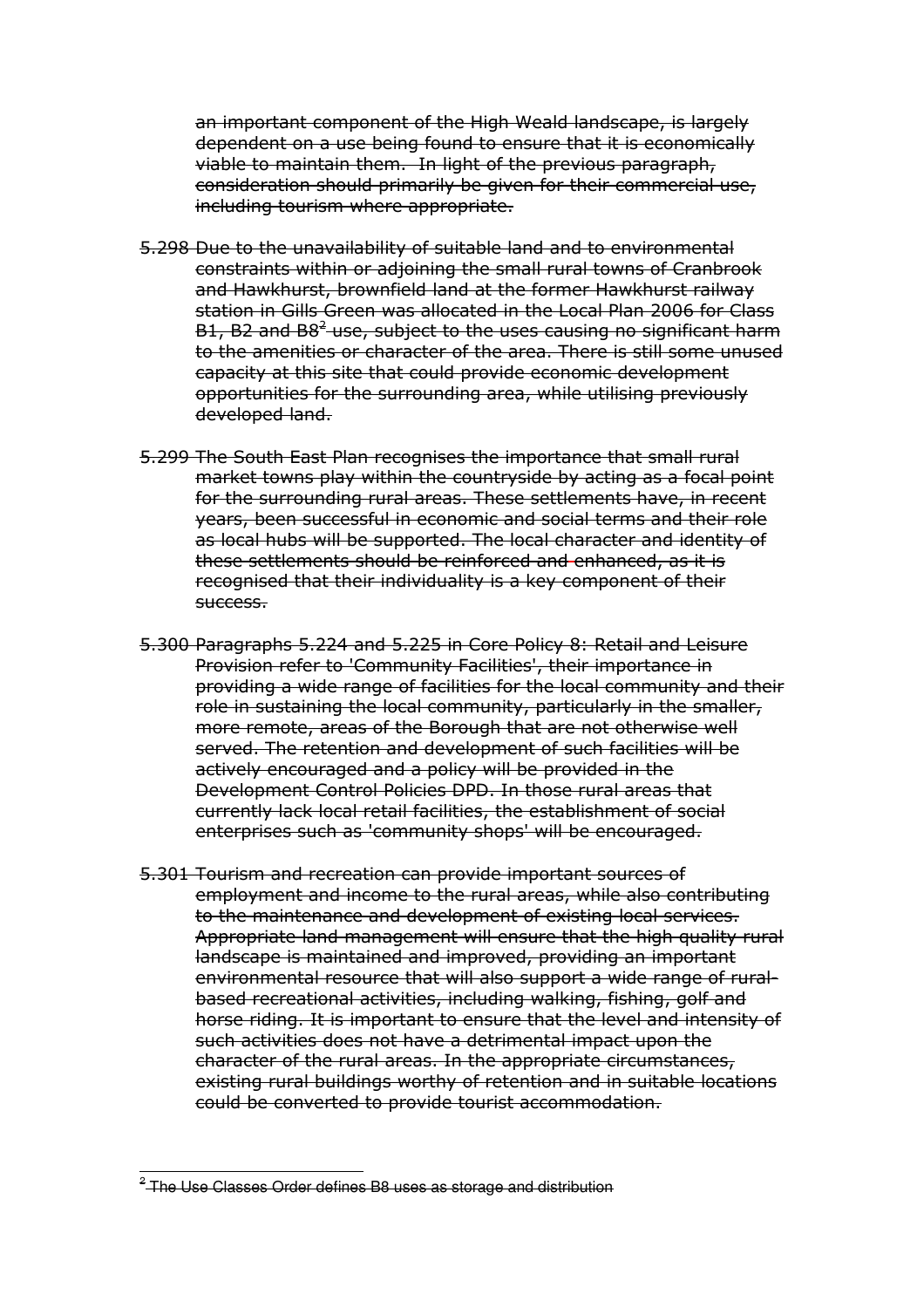- 5.302 Horse riding and other equestrian activities are popular forms of recreation in the countryside that can fit in well with farming activities and help to diversify rural economies. It is important to ensure that all equestrian development, whether domestic or larger commercial activities, is of an appropriate scale and design to reflect its rural location. Careful attention should be given to siting and landscaping details to ensure that proposals do not detract from the locality's character and appearance. Farm diversification schemes could include schemes for the re-use of rural buildings to accommodate small-scale equestrian development.
- 5.303 Forestry operations mostly lie outside the scope of planning controls, although the planning system is the principal means for regulating the rate at which land is transferred from woodlands to other rural and urban uses. The Government's forestry policy, set out in the England Forestry Strategy 1999 has two main aims: (i) the sustainable management of existing woods and forests; and (ii) a continued steady expansion of woodland area to provide more benefits for society and the environment. Regard will be given to those aims when determining planning proposals.

#### Housing development in the Rural Areas

 5.304 Approximately 3% of the Borough's total housing requirement will be delivered in the rural areas, that is on sites located outside the main urban areas, small rural towns and villages as listed in the Settlement Hierarchy shown in Box 4 (Chapter 4); almost one third less than in recent years. The justification for this proposed lower level of housing development in these areas is that, within the rural areas and outside of the villages with a defined LBD, development or conversions for new residential development will not generally be allowed. One of the few exceptions to this may be for the development of a permanent dwelling that is required to support an existing agricultural or forestry activity to enable such workers to live at, or very close to, the site of their work. It will be necessary to demonstrate that having a person living within close proximity is essential for the running of the agricultural activity throughout the year.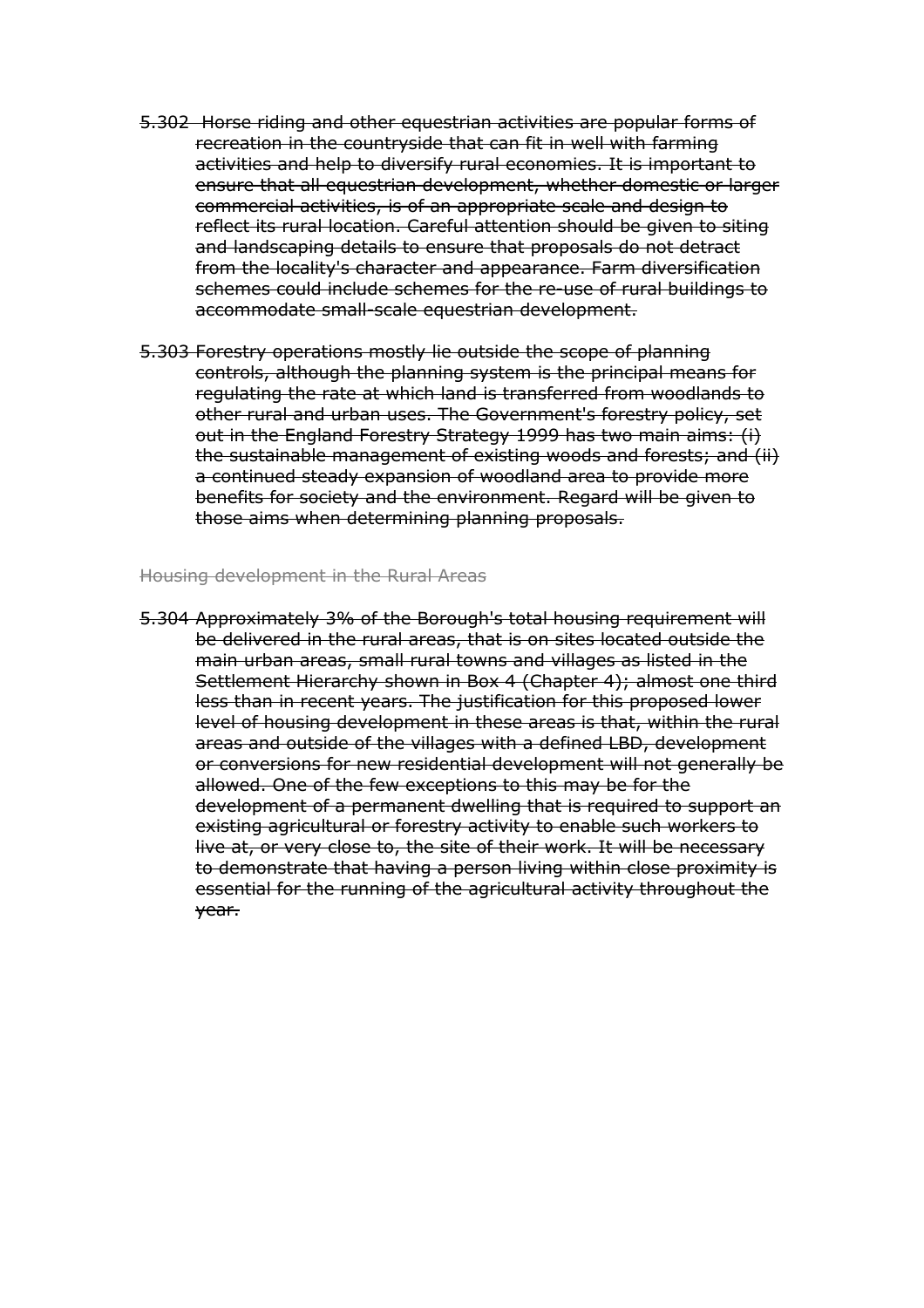### **APPENDIX 4**  MINOR CHANGES **SCHEDULE OF TWBC's SUGGESTED**

The changes below are expressed either in the conventional form of <del>strikethrough</del> for deletions and underlining for additions of text, or by specifying a change in words in *italics*.

 The page and policy/paragraph numbers below refer to the "Track Changes" Version of the Core Strategy and do not take account of any pagination/paragraph alterations flowing from the deletion or addition of text as a result of either (a) the content of the table below or (b) the Inspector's recommendations on soundness.

| Page | Policy/<br>Paragraph   | <b>Suggested Change</b>                                                                                                                                                                                                       |
|------|------------------------|-------------------------------------------------------------------------------------------------------------------------------------------------------------------------------------------------------------------------------|
| 13   | Heading<br>before 3.13 | Strategic Objectives and Sustainable Development Objectives                                                                                                                                                                   |
| 16   | Table 3                | Existing employment land will be maintained and the position<br>reviewed in light of the forthcoming Partial Review of the South East<br>Plan review of the South East Plan through the production of the<br>Single Strategy. |
| 29   | Core Policy<br>3       | In the $1^{st}$ point, bullet point 3:<br>and enhance pedestrian routes for non-motorised users, including<br>pedestrians and equestrians                                                                                     |
| 29   | Core Policy            | In the $1^{st}$ point, bullet point 4:                                                                                                                                                                                        |
|      | 3                      | to ensure that they remain are convenient and safe for users                                                                                                                                                                  |
| 33   | 5.66                   | In the $2^{nd}$ sentence:                                                                                                                                                                                                     |
|      |                        | The introduction of PIPKIN (Prioritising Investments Programmes for<br>Kent's Integrated Network), which has since been updated to the<br>Scheme Prioritisation System, requires                                              |
| 33   | 5.67                   | In the last sentence:                                                                                                                                                                                                         |
|      |                        | Any widening improvements will need to be the subject of a PIPKIN<br>Scheme Prioritisation System submission                                                                                                                  |
| 33   | 5.71                   | In the last sentence:                                                                                                                                                                                                         |
|      |                        | All would be included in the 2010/11 PIPKIN Scheme Prioritisation<br>System process.                                                                                                                                          |
| 34   | Cycling and<br>Walking | Alteration to the heading Cycling and Walking:                                                                                                                                                                                |
|      |                        | Cycling and Walking Cyclists, Walkers and Equestrians                                                                                                                                                                         |
| 35   | 5.79                   | As mentioned in Core Policy 8: Retail, and Leisure and Community<br>Facilities Provision.                                                                                                                                     |
| 35   | 5.80                   | Additional sentence to be added at the end of paragraph:                                                                                                                                                                      |
|      |                        | The needs of all non-motorised users will be considered before new<br>routes are created so that the best choice of status for a new route is<br>made.                                                                        |
| 35   | 5.82                   | As stated in Core Policy 4: Environment and Core Policy 8: Retail, and                                                                                                                                                        |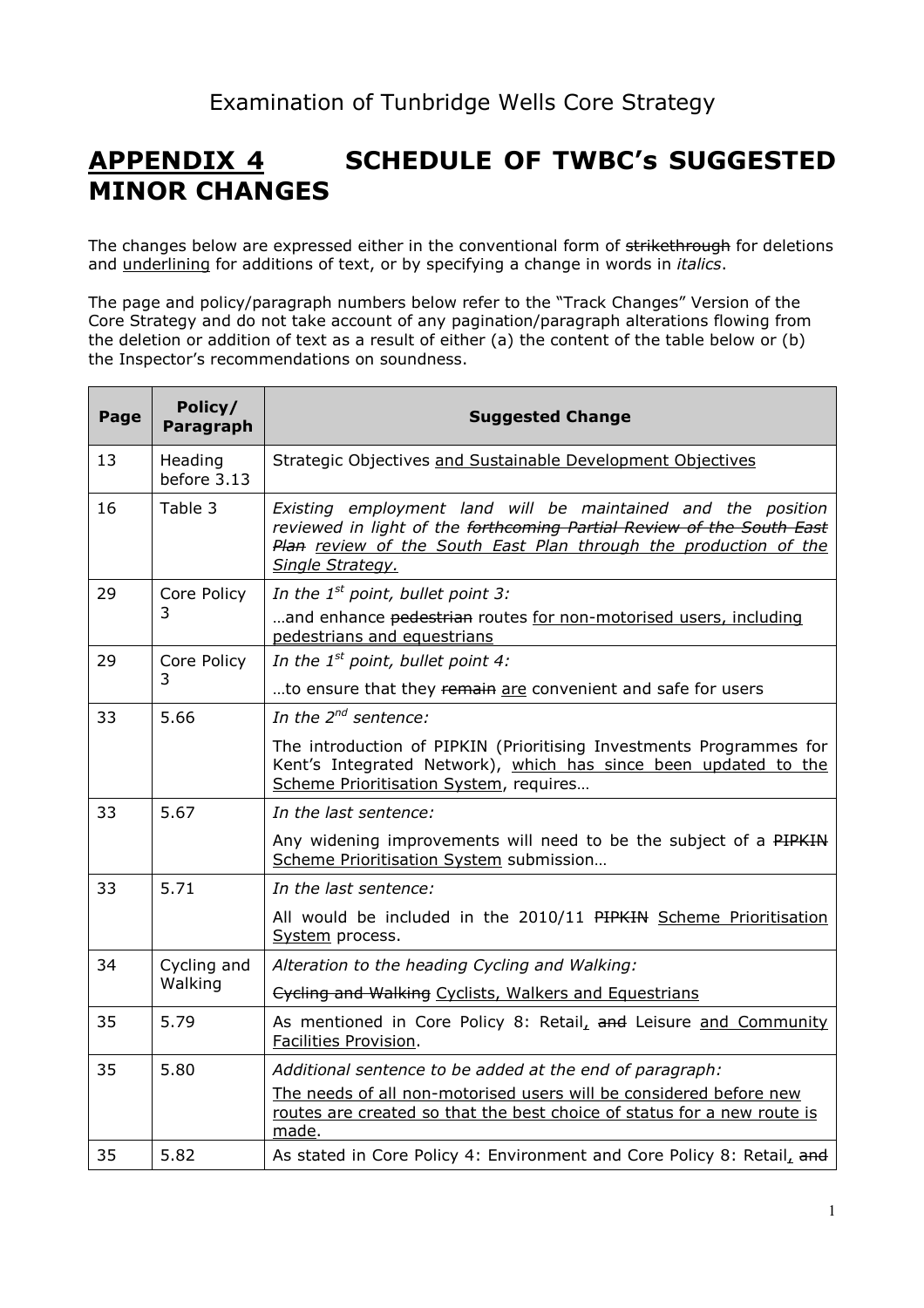| Page | Policy/<br>Paragraph                         | <b>Suggested Change</b>                                                                                                                                                                                                                                                                                                                                                                                                                                                                                                                                                                            |
|------|----------------------------------------------|----------------------------------------------------------------------------------------------------------------------------------------------------------------------------------------------------------------------------------------------------------------------------------------------------------------------------------------------------------------------------------------------------------------------------------------------------------------------------------------------------------------------------------------------------------------------------------------------------|
|      |                                              | Leisure and Community Facilities Provision, the Council                                                                                                                                                                                                                                                                                                                                                                                                                                                                                                                                            |
| 35   | <b>New</b>                                   | Add additional paragraph after 5.82:                                                                                                                                                                                                                                                                                                                                                                                                                                                                                                                                                               |
|      | paragraph<br>after 5.82                      | In many areas of the Borough, equestrians have to use the roads.<br>Although people ride or drive horses primarily for leisure and exercise,<br>they may also ride or drive as part of their work in the industry, or in<br>order to reach services such as farriers, veterinary surgeries and<br>riding schools, to travel to and from school or for weddings and<br>funerals. Equestrian routes will be safequarded, developed and<br>enhanced to maximise safety and sustainability.                                                                                                            |
| 37   | Core Policy<br>4, part 5                     | The Borough's heritage assets, including Listed Buildings,<br>Conservation Areas, Scheduled Ancient Monuments and Historic Parks<br>and Gardens will be preserved and enhanced and positive special<br>regard will be had to their settings                                                                                                                                                                                                                                                                                                                                                        |
| 40   | 5.105                                        | The draft Heritage Protection Bill 2008, however, sets out a new<br>approach to the preservation and enhancement of heritage features<br>and will give further clarification to the heritage planning system,<br>which will be incorporated into a new Heritage Planning Policy<br>Statement. The draft Bill currently proposes grouping together<br>features of "special historic, archaeological, architectural or artistic<br>interest" under the term 'heritage assets'.                                                                                                                       |
| 43   | 5.114                                        | Insert space between 'and' and 'manage':                                                                                                                                                                                                                                                                                                                                                                                                                                                                                                                                                           |
|      |                                              | and_manage flood risk                                                                                                                                                                                                                                                                                                                                                                                                                                                                                                                                                                              |
| 43   | 5.116                                        | Delete inverted comma:                                                                                                                                                                                                                                                                                                                                                                                                                                                                                                                                                                             |
|      |                                              | produced by Environment Agency".                                                                                                                                                                                                                                                                                                                                                                                                                                                                                                                                                                   |
| 46   | 5.132                                        | The design of developments must be integral to improving legibility.<br>Developments should contribute to a sense of place and create places<br>that are easy to navigate; through the use of landmark buildings and<br>recognisable routes, for example. The environment should be easy to<br>move within, having clear distinctions between public and private<br>spaces and putting the needs of pedestrians and cyclists non-<br>motorised users before motor vehicles.                                                                                                                        |
| 56   | Core Policy<br>7,<br>introductory<br>wording | Sufficient good quality employment land will be provided for strategic<br>and local requirements, as set out within the emerging South East<br>Plan and the relevant Tunbridge Wells Borough Employment Land<br>Study. The Borough Council will, if necessary, review its Employment<br>Land Study following the early partial review of the South East Plan to<br>refine job numbers and identify any further sectoral requirements in<br>light of new information provided at the regional level. Employment<br>provision in the Borough during the Core Strategy period will be<br>achieved by: |
| 57   | 5.175                                        | Unemployment in the Borough remains very low, with 2.0%<br>unemployment at October 2009 (ONS/Kent County Council) 2.1%<br>unemployment at February 2009 (March figures to be released in<br>April, ONS/Kent County Council).                                                                                                                                                                                                                                                                                                                                                                       |
| 58   | 5.180                                        | This document is currently being reviewed and will be replaced by the<br>West Kent Investment Strategy in late 2009 2010.                                                                                                                                                                                                                                                                                                                                                                                                                                                                          |
| 59   | Table 9                                      | Second to last row:                                                                                                                                                                                                                                                                                                                                                                                                                                                                                                                                                                                |
|      |                                              | Other Services (e.g. personal services, tourism and media)                                                                                                                                                                                                                                                                                                                                                                                                                                                                                                                                         |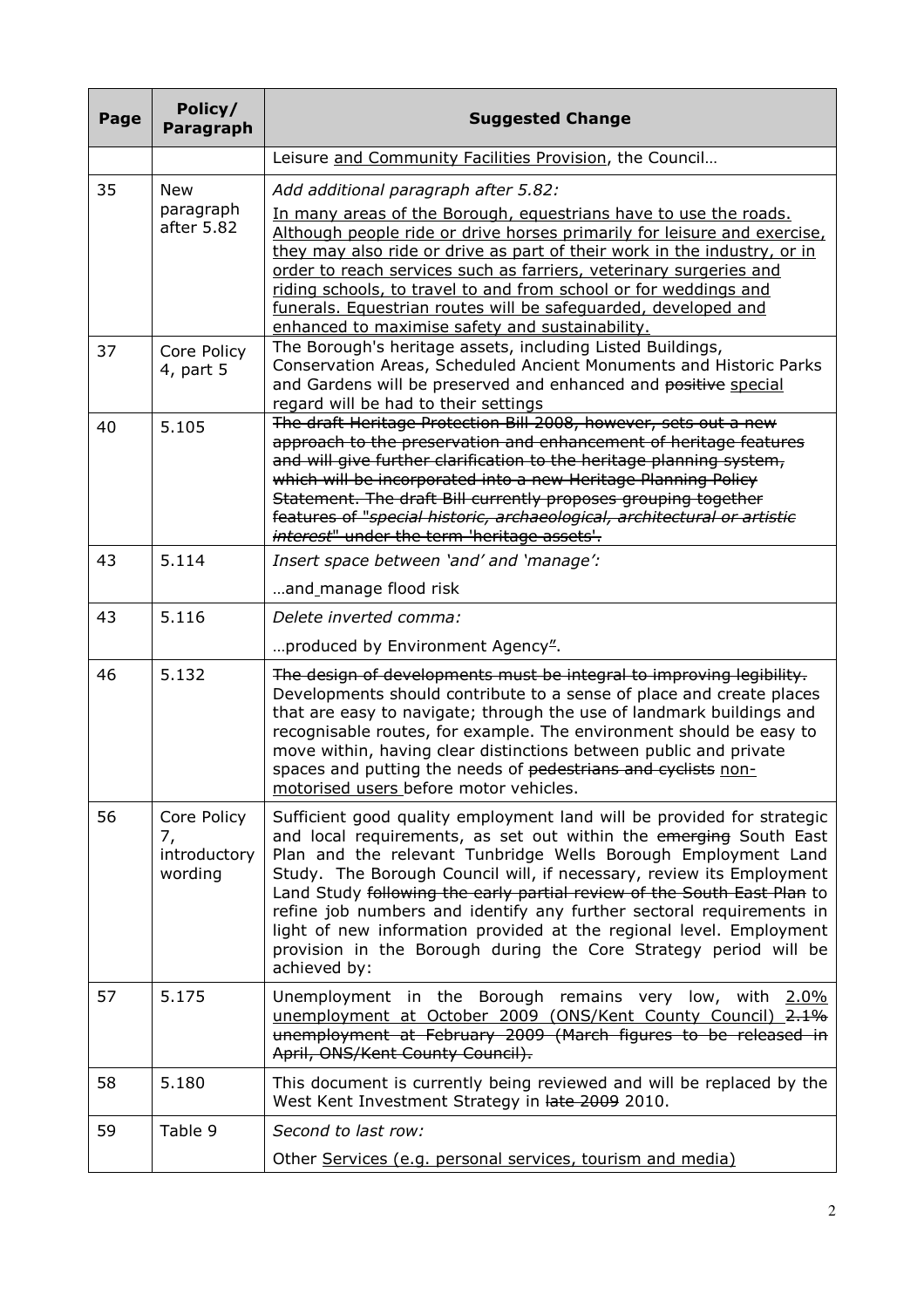| Page | Policy/<br>Paragraph      | <b>Suggested Change</b>                                                                                                                                                                                                                                                                                                                          |
|------|---------------------------|--------------------------------------------------------------------------------------------------------------------------------------------------------------------------------------------------------------------------------------------------------------------------------------------------------------------------------------------------|
| 61   | Heading                   | Other Employment Generating Uses                                                                                                                                                                                                                                                                                                                 |
| 62   | 5.197                     | The Tunbridge Wells Hotel Futures Study 2005-2021, undertaken by<br>Tourism Solutions, reviews hotel needs and development potential in<br>the Borough. It identified a need for approximately 483 new hotel<br>bedrooms by 2021. The study concludes                                                                                            |
| 71   | 5.228                     | In the penultimate sentence:                                                                                                                                                                                                                                                                                                                     |
|      |                           | on the provisions of Core Policy 8: Retail, and Leisure and<br>Community Facilities Provision in relation                                                                                                                                                                                                                                        |
| 71   | 5.229                     | In the first sentence:                                                                                                                                                                                                                                                                                                                           |
|      |                           | Expansion of Royal Victoria Place, which was is allocated in saved<br>policies in the Local Plan 2006.                                                                                                                                                                                                                                           |
| 71   | 5.229                     | In the penultimate sentence:                                                                                                                                                                                                                                                                                                                     |
|      |                           | within the town centre and local neighbourhood centres (as defined<br>in Core Policy 8: Retail, and Leisure and Community Facilities<br>Provision).                                                                                                                                                                                              |
| 72   | 5.232                     | In the final sentence:                                                                                                                                                                                                                                                                                                                           |
|      |                           | The TCAAP DPD and Allocations DPD will take this further                                                                                                                                                                                                                                                                                         |
| 74   | 5.239                     | In the $1^{st}$ sentence:                                                                                                                                                                                                                                                                                                                        |
|      |                           | opposite its junction with Western Road, was is allocated in saved<br>policies in the Local Plan 2006.                                                                                                                                                                                                                                           |
| 79   | 5.255                     | In the third sentence:                                                                                                                                                                                                                                                                                                                           |
|      |                           | It has a high concentration of listed buildings, particularly in the<br>central area, which means that these buildings play a cumulative vital<br>role in the town's character and appeal.                                                                                                                                                       |
| 78   | 5.257                     | After second sentence:                                                                                                                                                                                                                                                                                                                           |
|      |                           | Approximately 5% of the Borough's total housing requirement will be<br>delivered at Cranbrook. This rate represents approximately 300<br>dwellings and is higher slightly more than in-recent years-the last five<br>years 2003/08 during which period 1% of the Borough's housing<br>occurred at Cranbrook, representing 22 dwellings in total. |
| 80   | Core Policy<br>13, part 1 | All new development will have particular regard to preserving<br>conserving and enhancing                                                                                                                                                                                                                                                        |
| 80   | 5.267                     | After second sentence:                                                                                                                                                                                                                                                                                                                           |
|      |                           | Approximately 4% of the Borough's total housing requirement will be<br>provided in Hawkhurst. This represents approximately 240 dwellings<br>compared with the last five years 2003/08 during which period 3% of<br>the Borough's housing occurred at Hawkhurst, representing 65<br>dwellings in total.                                          |
| iii  | Table 13,<br>column 6     | CP3a: Completion of Key Specific Projects identified in the Plans;<br>Programmes; and Strategies column                                                                                                                                                                                                                                          |
| ix   | Table 15,<br>column 6     | CP5b: Completion of Key Specific Projects identified in the Plans;<br>Programmes; and Strategies column                                                                                                                                                                                                                                          |
| X    | Table 16,                 | NI155: 1,800 (excluding including rural exceptions sites)                                                                                                                                                                                                                                                                                        |